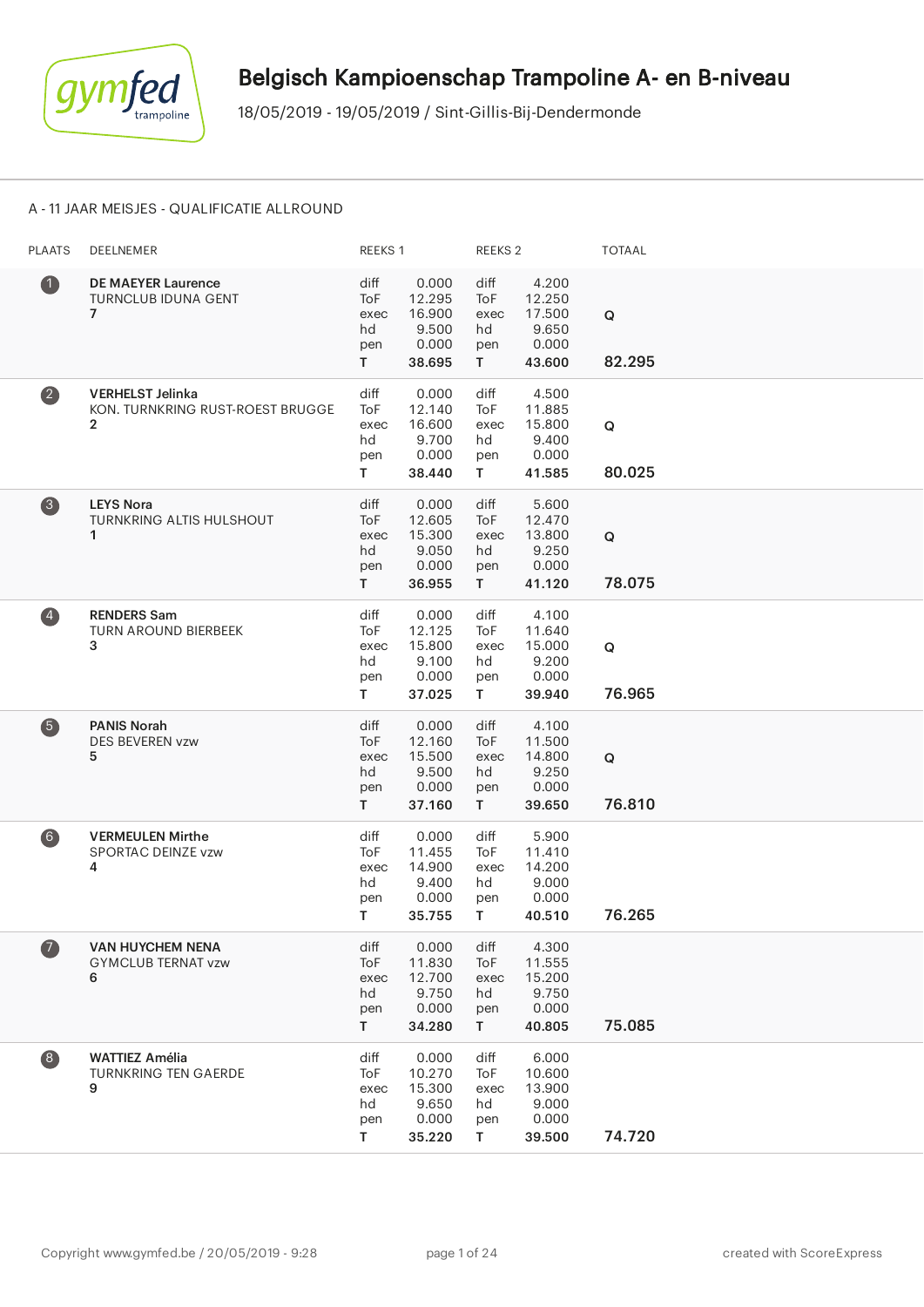

# Belgisch Kampioenschap Trampoline A- en B-niveau

18/05/2019 - 19/05/2019 / Sint-Gillis-Bij-Dendermonde

| <b>PLAATS</b>    | DEELNEMER                                         | REEKS 1                          |                                                      | REEKS 2                               |                                                       | <b>TOTAAL</b> |
|------------------|---------------------------------------------------|----------------------------------|------------------------------------------------------|---------------------------------------|-------------------------------------------------------|---------------|
| $\left(9\right)$ | <b>BENOOT Imke</b><br><b>DES BEVEREN vzw</b><br>8 | diff<br>ToF<br>exec<br>hd<br>pen | 0.000<br>8.495<br>11.100<br>6.600<br>0.000<br>26.195 | diff<br>ToF<br>exec<br>hd<br>pen<br>т | 4.200<br>11.785<br>14.700<br>9.450<br>0.000<br>40.135 | 66.330        |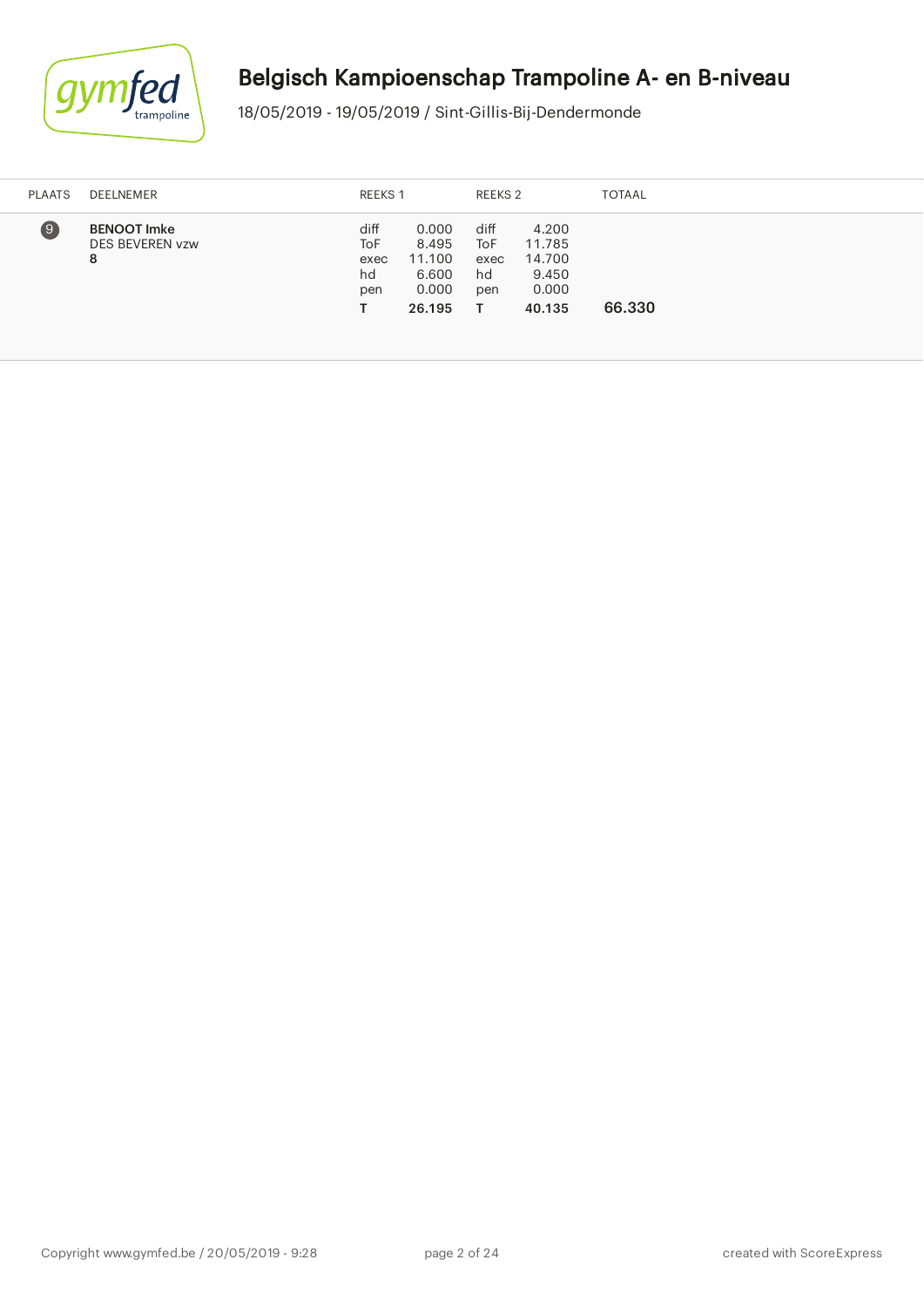

#### A - 11 JAAR MEISJES - FINALE ALLROUND

| <b>PLAATS</b>  | <b>DEELNEMER</b>                                                              | REEKS 1                                       |                                                       | <b>REEKS 2</b>                                |                                                       | <b>FINALE</b>                                      |                                                       | <b>TOTAAL</b> |
|----------------|-------------------------------------------------------------------------------|-----------------------------------------------|-------------------------------------------------------|-----------------------------------------------|-------------------------------------------------------|----------------------------------------------------|-------------------------------------------------------|---------------|
| $\bullet$      | <b>DE MAEYER Laurence</b><br><b>TURNCLUB IDUNA GENT</b><br>$\overline{7}$     | diff<br>ToF<br>exec<br>hd<br>pen<br>T.        | 0.000<br>12.295<br>16.900<br>9.500<br>0.000<br>38.695 | diff<br>ToF<br>exec<br>hd<br>pen<br>T.        | 4.200<br>12.250<br>17.500<br>9.650<br>0.000<br>43.600 | diff<br><b>ToF</b><br>exec<br>hd<br>pen<br>T.      | 4.200<br>12.395<br>16.800<br>9.600<br>0.000<br>42.995 | 125.290       |
| $\bullet$      | <b>VERHELST Jelinka</b><br>KON. TURNKRING RUST-ROEST BRUGGE<br>$\overline{2}$ | diff<br><b>ToF</b><br>exec<br>hd<br>pen<br>T. | 0.000<br>12.140<br>16.600<br>9.700<br>0.000<br>38.440 | diff<br><b>ToF</b><br>exec<br>hd<br>pen<br>T. | 4.500<br>11.885<br>15.800<br>9.400<br>0.000<br>41.585 | diff<br>To <sub>F</sub><br>exec<br>hd<br>pen<br>T. | 4.500<br>12.180<br>15.200<br>9.100<br>0.000<br>40.980 | 121.005       |
| 3              | <b>LEYS Nora</b><br><b>TURNKRING ALTIS HULSHOUT</b><br>1                      | diff<br>ToF<br>exec<br>hd<br>pen<br>т         | 0.000<br>12.605<br>15.300<br>9.050<br>0.000<br>36.955 | diff<br><b>ToF</b><br>exec<br>hd<br>pen<br>T. | 5.600<br>12.470<br>13.800<br>9.250<br>0.000<br>41.120 | diff<br><b>ToF</b><br>exec<br>hd<br>pen<br>T.      | 5.600<br>13.110<br>14.000<br>9.400<br>0.000<br>42.110 | 120.185       |
| $\overline{4}$ | <b>PANIS Norah</b><br><b>DES BEVEREN vzw</b><br>5                             | diff<br>ToF<br>exec<br>hd<br>pen<br>T.        | 0.000<br>12.160<br>15.500<br>9.500<br>0.000<br>37.160 | diff<br><b>ToF</b><br>exec<br>hd<br>pen<br>T. | 4.100<br>11.500<br>14.800<br>9.250<br>0.000<br>39.650 | diff<br><b>ToF</b><br>exec<br>hd<br>pen<br>T.      | 4.100<br>11.790<br>14.900<br>9.450<br>0.000<br>40.240 | 117.050       |
| 6              | <b>RENDERS Sam</b><br><b>TURN AROUND BIERBEEK</b><br>3                        | diff<br><b>ToF</b><br>exec<br>hd<br>pen<br>T. | 0.000<br>12.125<br>15.800<br>9.100<br>0.000<br>37.025 | diff<br><b>ToF</b><br>exec<br>hd<br>pen<br>T. | 4.100<br>11.640<br>15.000<br>9.200<br>0.000<br>39.940 | diff<br><b>ToF</b><br>exec<br>hd<br>pen<br>T.      | 4.100<br>11.905<br>14.600<br>9.200<br>0.000<br>39.805 | 116.770       |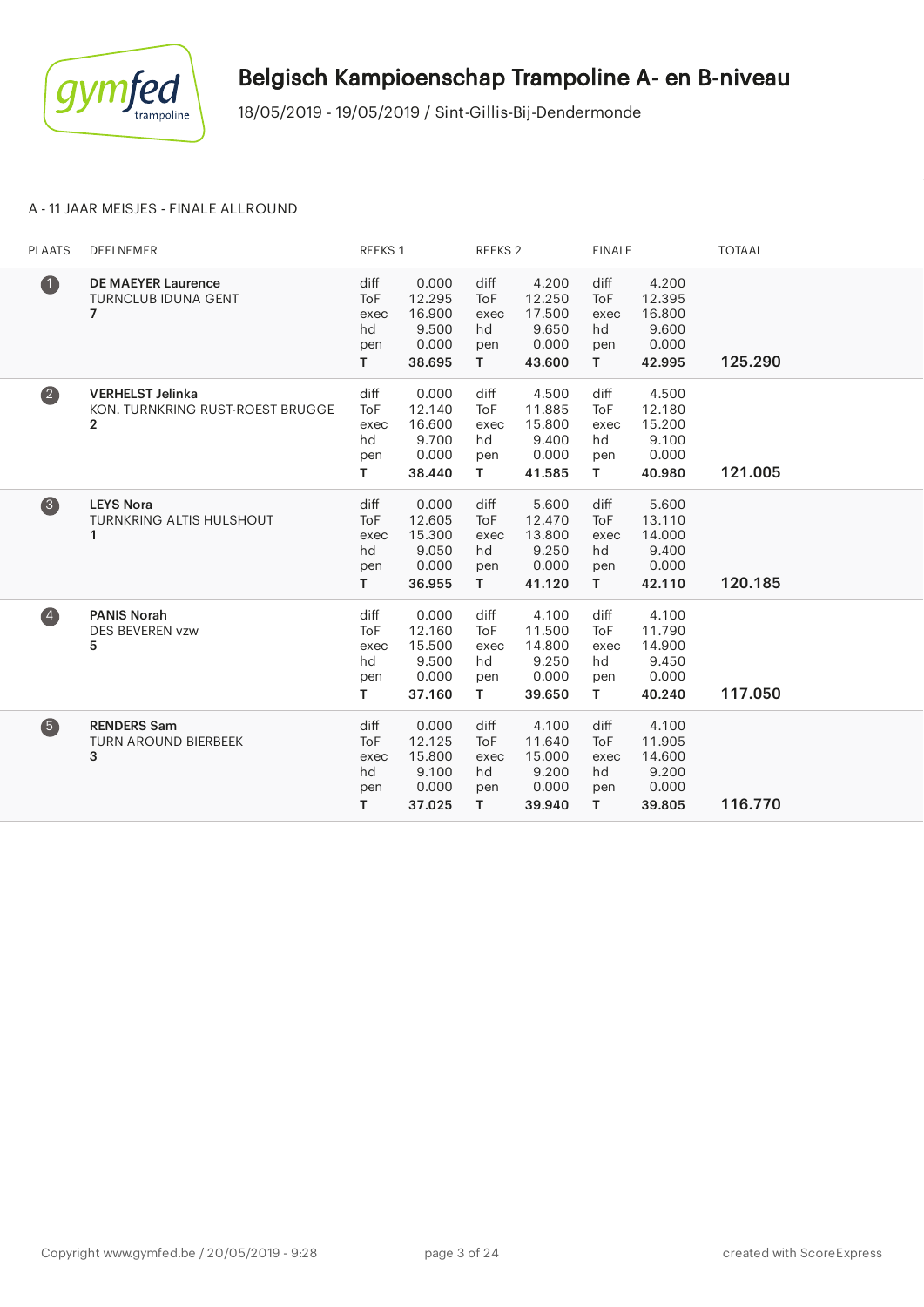

## A - 11 JAAR JONGENS - QUALIFICATIE ALLROUND

| <b>PLAATS</b>           | DEELNEMER                                                    | REEKS 1                                       |                                                       | REEKS 2                                       |                                                       | <b>TOTAAL</b> |
|-------------------------|--------------------------------------------------------------|-----------------------------------------------|-------------------------------------------------------|-----------------------------------------------|-------------------------------------------------------|---------------|
| $\bullet$               | DE WITTE Kiyano<br><b>TURNCLUB IDUNA GENT</b><br>11          | diff<br>ToF<br>exec<br>hd<br>pen<br>T.        | 0.000<br>12.355<br>18.100<br>9.750<br>0.000<br>40.205 | diff<br><b>ToF</b><br>exec<br>hd<br>pen<br>T. | 4.200<br>12.125<br>18.200<br>9.850<br>0.000<br>44.375 | Q<br>84.580   |
| 2                       | <b>CLAEYS Jorre</b><br><b>WIK OOSTENDE</b><br>10             | diff<br>ToF<br>exec<br>hd<br>pen<br>T.        | 0.000<br>12.355<br>17.800<br>9.800<br>0.000<br>39.955 | diff<br>ToF<br>exec<br>hd<br>pen<br>T.        | 5.400<br>12.155<br>16.300<br>9.800<br>0.000<br>43.655 | Q<br>83.610   |
| 8                       | <b>BOONS Jasper</b><br><b>THOR ZICHEM</b><br>12              | diff<br>ToF<br>exec<br>hd<br>pen<br>T.        | 0.000<br>13.250<br>16.700<br>9.750<br>0.000<br>39.700 | diff<br><b>ToF</b><br>exec<br>hd<br>pen<br>T. | 5.600<br>12.885<br>13.000<br>9.450<br>0.000<br>40.935 | Q<br>80.635   |
| $\overline{\mathbf{4}}$ | <b>VERHELLE Mathieu</b><br>KON. SINT-GENESIUSTURNGROEP<br>14 | diff<br>ToF<br>exec<br>hd<br>pen<br>T.        | 0.000<br>12.735<br>17.100<br>9.550<br>0.000<br>39.385 | diff<br><b>ToF</b><br>exec<br>hd<br>pen<br>T. | 5.600<br>12.500<br>13.500<br>9.050<br>0.000<br>40.650 | Q<br>80.035   |
| 6                       | <b>VAN DER WEKEN Jef</b><br>SPORTAC DEINZE vzw<br>13         | diff<br><b>ToF</b><br>exec<br>hd<br>pen<br>T. | 0.000<br>12.335<br>15.500<br>9.300<br>0.000<br>37.135 | diff<br><b>ToF</b><br>exec<br>hd<br>pen<br>T. | 6.500<br>12.375<br>14.500<br>9.200<br>0.000<br>42.575 | Q<br>79.710   |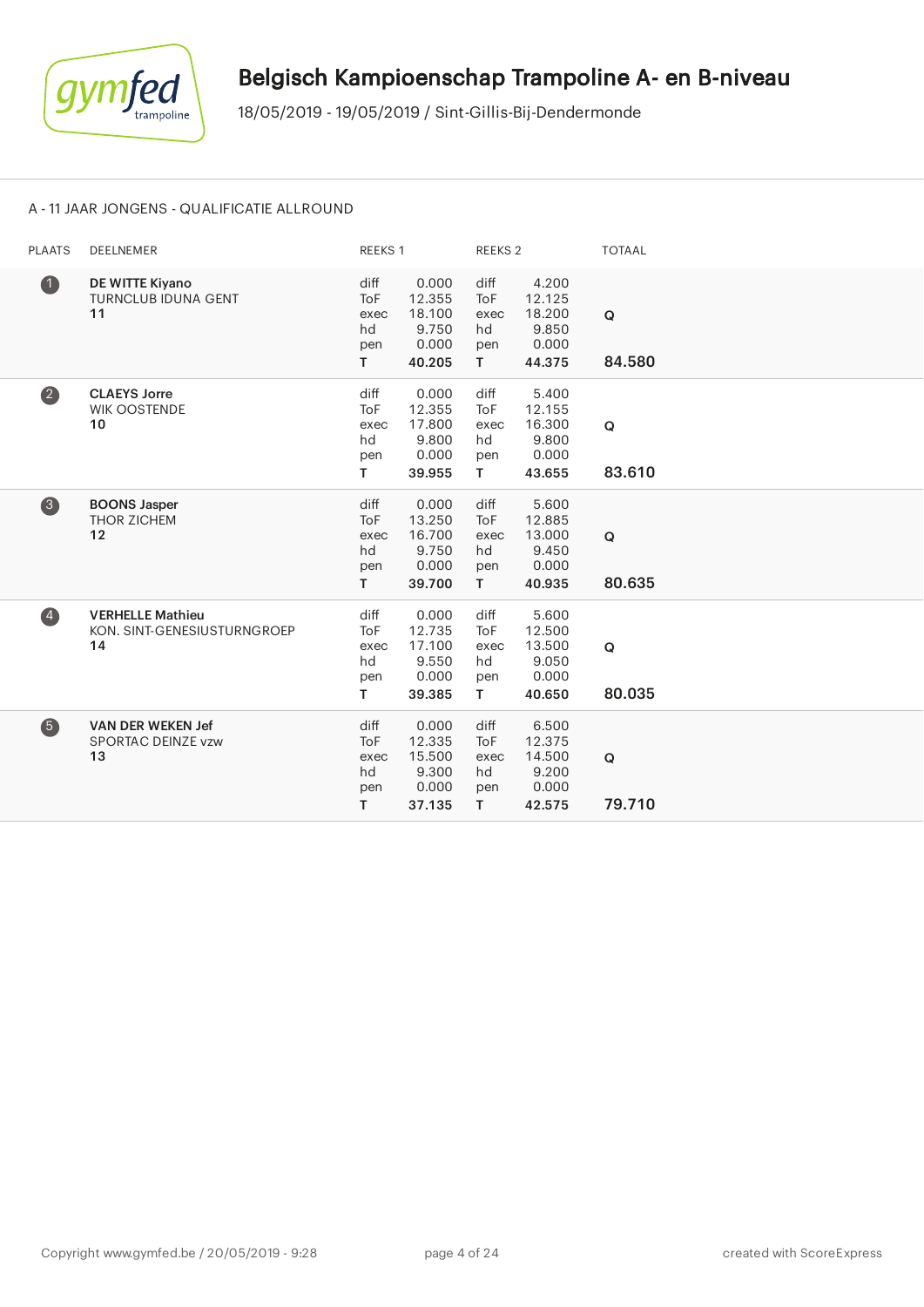

#### A - 11 JAAR JONGENS - FINALE ALLROUND

| <b>PLAATS</b>           | DEELNEMER                                                    | REEKS 1                                |                                                       | <b>REEKS 2</b>                                |                                                       | <b>FINALE</b>                                 |                                                       | <b>TOTAAL</b> |
|-------------------------|--------------------------------------------------------------|----------------------------------------|-------------------------------------------------------|-----------------------------------------------|-------------------------------------------------------|-----------------------------------------------|-------------------------------------------------------|---------------|
| $\bullet$               | DE WITTE Kiyano<br><b>TURNCLUB IDUNA GENT</b><br>11          | diff<br>ToF<br>exec<br>hd<br>pen<br>T. | 0.000<br>12.355<br>18.100<br>9.750<br>0.000<br>40.205 | diff<br><b>ToF</b><br>exec<br>hd<br>pen<br>T. | 4.200<br>12.125<br>18.200<br>9.850<br>0.000<br>44.375 | diff<br>ToF<br>exec<br>hd<br>pen<br>T.        | 4.200<br>12.220<br>17.600<br>9.900<br>0.000<br>43.920 | 128.500       |
| $\bullet$               | <b>CLAEYS Jorre</b><br><b>WIK OOSTENDE</b><br>10             | diff<br>ToF<br>exec<br>hd<br>pen<br>T. | 0.000<br>12.355<br>17.800<br>9.800<br>0.000<br>39.955 | diff<br><b>ToF</b><br>exec<br>hd<br>pen<br>T. | 5.400<br>12.155<br>16.300<br>9.800<br>0.000<br>43.655 | diff<br><b>ToF</b><br>exec<br>hd<br>pen<br>T. | 5.400<br>12.105<br>16.000<br>9.550<br>0.000<br>43.055 | 126.665       |
| 3                       | <b>VAN DER WEKEN Jef</b><br><b>SPORTAC DEINZE vzw</b><br>13  | diff<br>ToF<br>exec<br>hd<br>pen<br>T. | 0.000<br>12.335<br>15.500<br>9.300<br>0.000<br>37.135 | diff<br><b>ToF</b><br>exec<br>hd<br>pen<br>T. | 6.500<br>12.375<br>14.500<br>9.200<br>0.000<br>42.575 | diff<br>ToF<br>exec<br>hd<br>pen<br>T.        | 6.500<br>12.575<br>15.000<br>9.300<br>0.000<br>43.375 | 123.085       |
| $\overline{\mathbf{A}}$ | <b>BOONS Jasper</b><br><b>THOR ZICHEM</b><br>12              | diff<br>ToF<br>exec<br>hd<br>pen<br>T. | 0.000<br>13.250<br>16.700<br>9.750<br>0.000<br>39.700 | diff<br><b>ToF</b><br>exec<br>hd<br>pen<br>T. | 5.600<br>12.885<br>13.000<br>9.450<br>0.000<br>40.935 | diff<br>ToF<br>exec<br>hd<br>pen<br>T.        | 5.600<br>13.105<br>14.300<br>9.350<br>0.000<br>42.355 | 122.990       |
| 6                       | <b>VERHELLE Mathieu</b><br>KON. SINT-GENESIUSTURNGROEP<br>14 | diff<br>ToF<br>exec<br>hd<br>pen<br>T. | 0.000<br>12.735<br>17.100<br>9.550<br>0.000<br>39.385 | diff<br><b>ToF</b><br>exec<br>hd<br>pen<br>T. | 5.600<br>12.500<br>13.500<br>9.050<br>0.000<br>40.650 | diff<br>ToF<br>exec<br>hd<br>pen<br>T.        | 1.100<br>1.360<br>1.300<br>1.000<br>0.000<br>4.760    | 84.795        |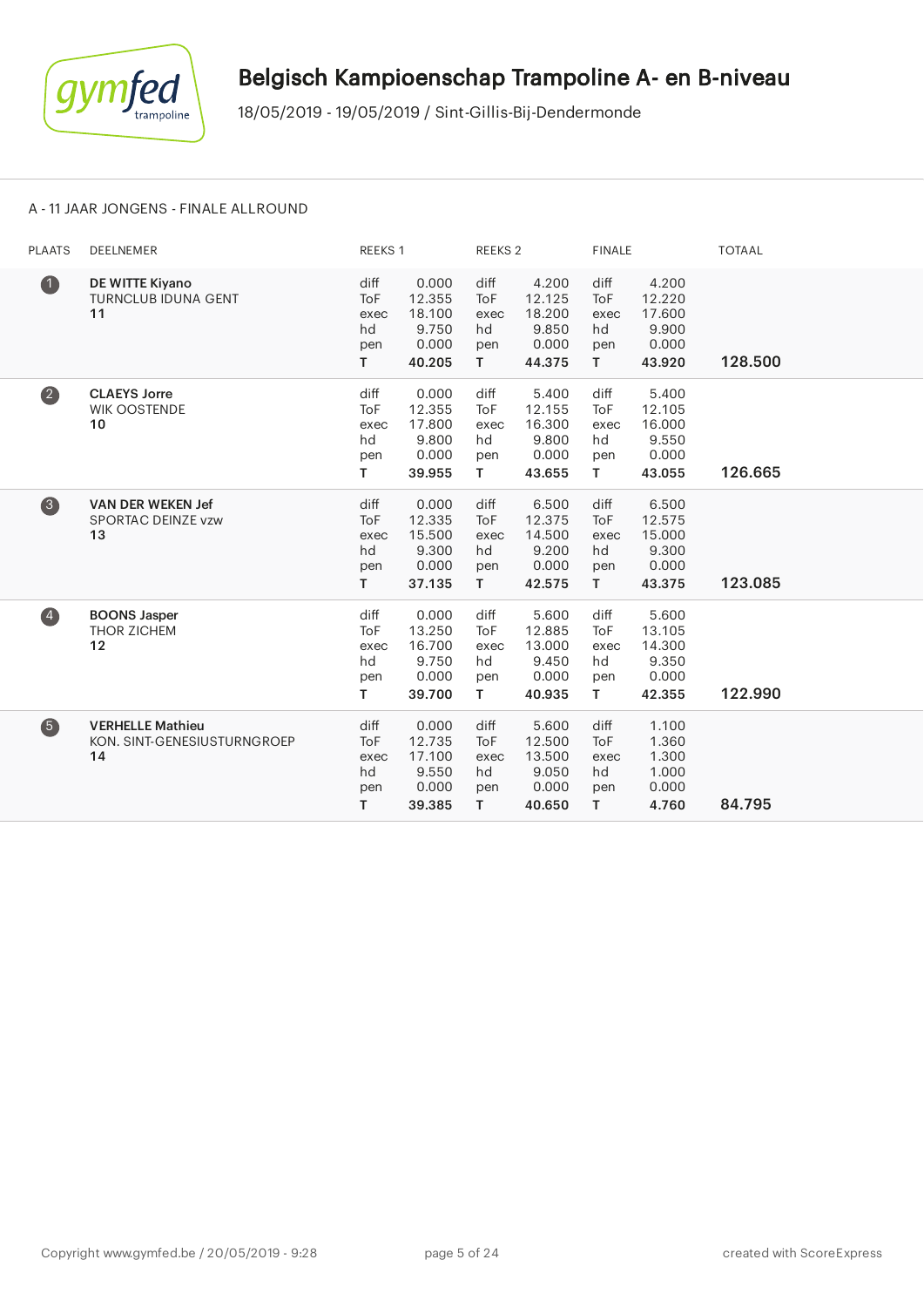

## A - 12 JAAR MEISJES - QUALIFICATIE ALLROUND

| <b>PLAATS</b>           | DEELNEMER                                                        | REEKS 1                                |                                                       | REEKS 2                                       |                                                       | <b>TOTAAL</b>         |
|-------------------------|------------------------------------------------------------------|----------------------------------------|-------------------------------------------------------|-----------------------------------------------|-------------------------------------------------------|-----------------------|
| $\bf 0$                 | <b>ABOUD Amira</b><br><b>WIK OOSTENDE</b><br>22                  | diff<br>ToF<br>exec<br>hd<br>pen<br>T. | 0.000<br>13.180<br>17.700<br>9.600<br>0.000<br>40.480 | diff<br><b>ToF</b><br>exec<br>hd<br>pen<br>T. | 8.200<br>13.300<br>15.500<br>9.500<br>0.000<br>46.500 | $\mathbf Q$<br>86.980 |
| $\overline{\mathbf{2}}$ | <b>WIRTGEN Saartje</b><br>LENIG & VLUG BEVEREN-LEIE<br>18        | diff<br>ToF<br>exec<br>hd<br>pen<br>T. | 0.000<br>13.350<br>17.300<br>9.650<br>0.000<br>40.300 | diff<br>ToF<br>exec<br>hd<br>pen<br>T.        | 7.200<br>13.185<br>16.100<br>9.450<br>0.000<br>45.935 | $\mathbf Q$<br>86.235 |
| 3                       | <b>WOUTERS Jora</b><br><b>TURNKRING TEN GAERDE</b><br>16         | diff<br>ToF<br>exec<br>hd<br>pen<br>T. | 0.000<br>12.460<br>15.100<br>9.700<br>0.000<br>37.260 | diff<br>ToF<br>exec<br>hd<br>pen<br>T.        | 6.300<br>12.555<br>14.900<br>9.400<br>0.000<br>43.155 | Q<br>80.415           |
| $\overline{\mathbf{A}}$ | <b>VANDEN BROECK Maura</b><br><b>TURN AROUND BIERBEEK</b><br>17  | diff<br>ToF<br>exec<br>hd<br>pen<br>T. | 0.000<br>12.135<br>15.600<br>9.550<br>0.000<br>37.285 | diff<br><b>ToF</b><br>exec<br>hd<br>pen<br>T. | 4.600<br>12.060<br>15.700<br>9.350<br>0.000<br>41.710 | Q<br>78.995           |
| 6                       | <b>BERTENS Davanie</b><br>KON. TURNKRING RUST-ROEST BRUGGE<br>15 | diff<br>ToF<br>exec<br>hd<br>pen<br>T. | 0.000<br>12.055<br>15.000<br>9.400<br>0.000<br>36.455 | diff<br><b>ToF</b><br>exec<br>hd<br>pen<br>T. | 7.100<br>11.960<br>13.400<br>9.550<br>0.000<br>42.010 | $\mathbf Q$<br>78.465 |
| 6                       | <b>VAN DE VOORDE Emma</b><br>SPORTAC DEINZE vzw<br>19            | diff<br>ToF<br>exec<br>hd<br>pen<br>T. | 0.000<br>11.770<br>16.900<br>9.450<br>0.000<br>38.120 | diff<br><b>ToF</b><br>exec<br>hd<br>pen<br>T. | 7.200<br>11.255<br>12.500<br>8.950<br>0.000<br>39.905 | 78.025                |
| $\bullet$               | <b>RENARD Marit</b><br><b>TURN AROUND BIERBEEK</b><br>20         | diff<br>ToF<br>exec<br>hd<br>pen<br>T. | 0.000<br>11.430<br>13.400<br>9.800<br>2.000<br>32.630 | diff<br>ToF<br>exec<br>hd<br>pen<br>T.        | 4.600<br>11.700<br>14.800<br>9.400<br>0.000<br>40.500 | 73.130                |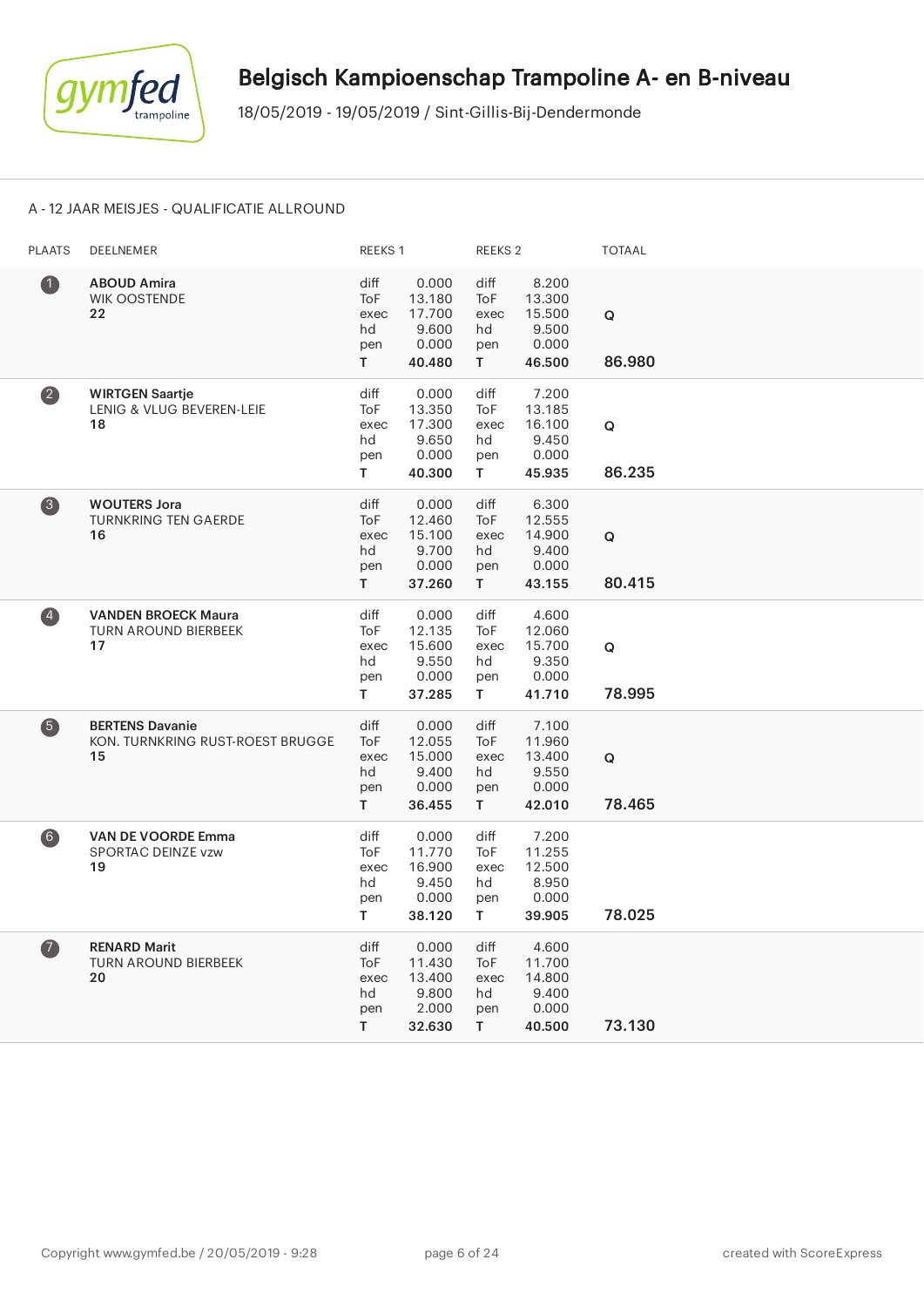

#### A - 12 JAAR MEISJES - FINALE ALLROUND

| <b>PLAATS</b>           | <b>DEELNEMER</b>                                                 | REEKS 1                                |                                                       | <b>REEKS 2</b>                                |                                                       | <b>FINALE</b>                                 |                                                       | <b>TOTAAL</b> |
|-------------------------|------------------------------------------------------------------|----------------------------------------|-------------------------------------------------------|-----------------------------------------------|-------------------------------------------------------|-----------------------------------------------|-------------------------------------------------------|---------------|
| $\bullet$               | <b>ABOUD Amira</b><br><b>WIK OOSTENDE</b><br>22                  | diff<br>ToF<br>exec<br>hd<br>pen<br>T. | 0.000<br>13.180<br>17.700<br>9.600<br>0.000<br>40.480 | diff<br>ToF<br>exec<br>hd<br>pen<br>T.        | 8.200<br>13.300<br>15.500<br>9.500<br>0.000<br>46.500 | diff<br><b>ToF</b><br>exec<br>hd<br>pen<br>T. | 7.900<br>13.540<br>16.300<br>9.350<br>0.000<br>47.090 | 134.070       |
| 2                       | <b>WIRTGEN Saartje</b><br>LENIG & VLUG BEVEREN-LEIE<br>18        | diff<br>ToF<br>exec<br>hd<br>pen<br>T. | 0.000<br>13.350<br>17.300<br>9.650<br>0.000<br>40.300 | diff<br><b>ToF</b><br>exec<br>hd<br>pen<br>T. | 7.200<br>13.185<br>16.100<br>9.450<br>0.000<br>45.935 | diff<br><b>ToF</b><br>exec<br>hd<br>pen<br>T. | 7.200<br>13.465<br>16.900<br>9.150<br>0.000<br>46.715 | 132.950       |
| 8                       | <b>WOUTERS Jora</b><br><b>TURNKRING TEN GAERDE</b><br>16         | diff<br>ToF<br>exec<br>hd<br>pen<br>T. | 0.000<br>12.460<br>15.100<br>9.700<br>0.000<br>37.260 | diff<br><b>ToF</b><br>exec<br>hd<br>pen<br>T. | 6.300<br>12.555<br>14.900<br>9.400<br>0.000<br>43.155 | diff<br><b>ToF</b><br>exec<br>hd<br>pen<br>T. | 6.300<br>12.630<br>14.700<br>9.550<br>0.000<br>43.180 | 123.595       |
| $\overline{\mathbf{A}}$ | <b>VANDEN BROECK Maura</b><br><b>TURN AROUND BIERBEEK</b><br>17  | diff<br>ToF<br>exec<br>hd<br>pen<br>T. | 0.000<br>12.135<br>15.600<br>9.550<br>0.000<br>37.285 | diff<br><b>ToF</b><br>exec<br>hd<br>pen<br>T. | 4.600<br>12.060<br>15.700<br>9.350<br>0.000<br>41.710 | diff<br>ToF<br>exec<br>hd<br>pen<br>T.        | 4.600<br>12.530<br>15.100<br>9.250<br>0.000<br>41.480 | 120.475       |
| 6                       | <b>BERTENS Davanie</b><br>KON. TURNKRING RUST-ROEST BRUGGE<br>15 | diff<br>ToF<br>exec<br>hd<br>pen<br>T. | 0.000<br>12.055<br>15.000<br>9.400<br>0.000<br>36.455 | diff<br><b>ToF</b><br>exec<br>hd<br>pen<br>T. | 7.100<br>11.960<br>13.400<br>9.550<br>0.000<br>42.010 | diff<br>ToF<br>exec<br>hd<br>pen<br>T.        | 7.100<br>11.970<br>12.900<br>9.600<br>0.000<br>41.570 | 120.035       |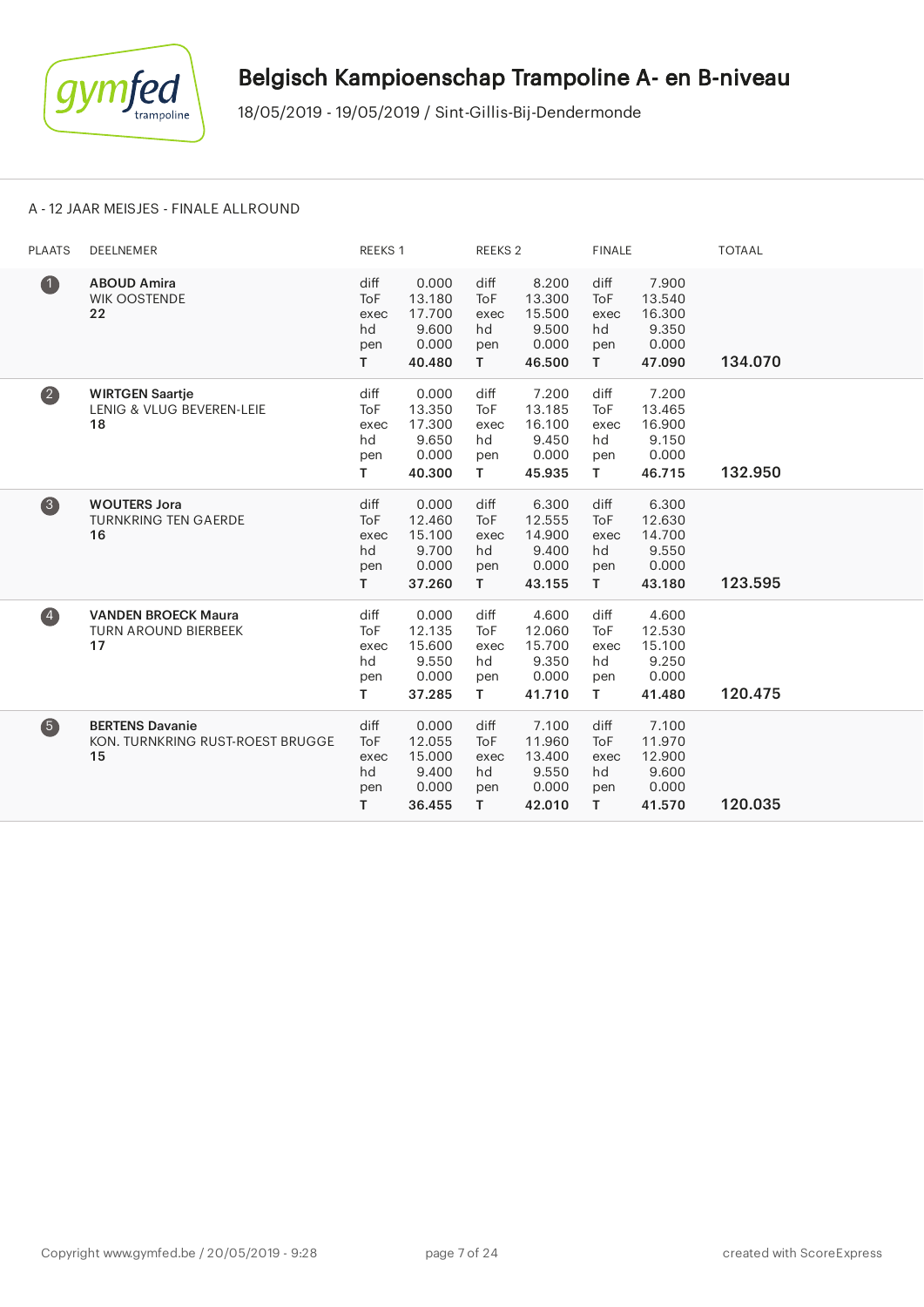

## A - 12 JAAR JONGENS - QUALIFICATIE ALLROUND

| <b>PLAATS</b>           | <b>DEELNEMER</b>                                                | REEKS 1                                       |                                                       | <b>REEKS 2</b>                                |                                                       | <b>TOTAAL</b> |
|-------------------------|-----------------------------------------------------------------|-----------------------------------------------|-------------------------------------------------------|-----------------------------------------------|-------------------------------------------------------|---------------|
| $\bullet$               | <b>DENOLF Rien</b><br>WIK OOSTENDE<br>24                        | diff<br><b>ToF</b><br>exec<br>hd<br>pen<br>T. | 0.000<br>12.930<br>17.700<br>9.550<br>0.000<br>40.180 | diff<br><b>ToF</b><br>exec<br>hd<br>pen<br>T. | 8.100<br>13.185<br>15.800<br>9.600<br>0.000<br>46.685 | Q<br>86.865   |
| 2                       | <b>GEYSEN Sam</b><br>GYM '90 BERINGEN<br>27                     | diff<br>ToF<br>exec<br>hd<br>pen<br>T.        | 0.000<br>13.380<br>15.900<br>9.450<br>0.000<br>38.730 | diff<br><b>ToF</b><br>exec<br>hd<br>pen<br>T. | 7.000<br>13.715<br>14.500<br>9.300<br>0.000<br>44.515 | Q<br>83.245   |
| 3                       | <b>DENECKER Brooklyn</b><br><b>WIK OOSTENDE</b><br>26           | diff<br><b>ToF</b><br>exec<br>hd<br>pen<br>T. | 0.000<br>12.905<br>16.300<br>9.300<br>0.000<br>38.505 | diff<br><b>ToF</b><br>exec<br>hd<br>pen<br>T. | 6.200<br>13.695<br>14.800<br>9.350<br>0.000<br>44.045 | Q<br>82.550   |
| $\overline{\mathbf{A}}$ | <b>EGGERMONT Matthieu</b><br><b>TURN AROUND BIERBEEK</b><br>23  | diff<br>ToF<br>exec<br>hd<br>pen<br>T.        | 0.000<br>12.035<br>14.100<br>9.250<br>0.000<br>35.385 | diff<br><b>ToF</b><br>exec<br>hd<br>pen<br>T  | 4.600<br>12.225<br>14.100<br>9.200<br>0.000<br>40.125 | Q<br>75.510   |
| 6                       | <b>PESESSE Lucas</b><br>Flying Acrobatics Trampoline Club<br>25 | diff<br><b>ToF</b><br>exec<br>hd<br>pen<br>T  | 0.000<br>2.655<br>2.700<br>1.800<br>0.000<br>7.155    | diff<br><b>ToF</b><br>exec<br>hd<br>pen<br>T. | 5.200<br>12.990<br>12.900<br>8.800<br>0.000<br>39.890 | 47.045        |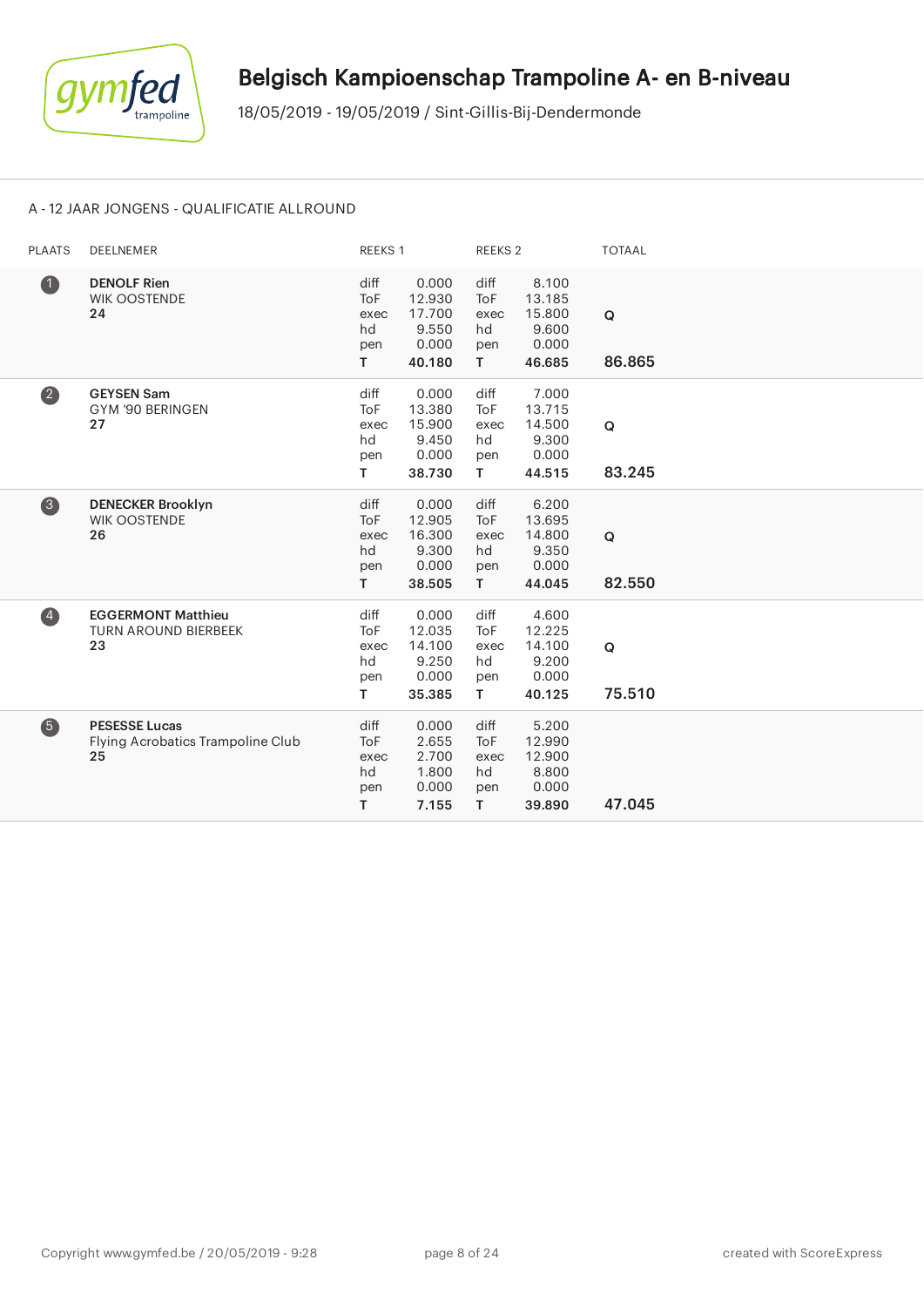

#### A - 12 JAAR JONGENS - FINALE ALLROUND

| <b>PLAATS</b>           | DEELNEMER                                                      | REEKS 1                                       |                                                       | REEKS <sub>2</sub>                            |                                                       | <b>FINALE</b>                                 |                                                       | <b>TOTAAL</b> |
|-------------------------|----------------------------------------------------------------|-----------------------------------------------|-------------------------------------------------------|-----------------------------------------------|-------------------------------------------------------|-----------------------------------------------|-------------------------------------------------------|---------------|
| $\bullet$               | <b>DENOLF Rien</b><br><b>WIK OOSTENDE</b><br>24                | diff<br><b>ToF</b><br>exec<br>hd<br>pen<br>T. | 0.000<br>12.930<br>17.700<br>9.550<br>0.000<br>40.180 | diff<br><b>ToF</b><br>exec<br>hd<br>pen<br>T. | 8.100<br>13.185<br>15.800<br>9.600<br>0.000<br>46.685 | diff<br><b>ToF</b><br>exec<br>hd<br>pen<br>T. | 8.100<br>13.395<br>16.200<br>9.700<br>0.000<br>47.395 | 134.260       |
| $\overline{\mathbf{2}}$ | <b>GEYSEN Sam</b><br>GYM '90 BERINGEN<br>27                    | diff<br>ToF<br>exec<br>hd<br>pen<br>T.        | 0.000<br>13.380<br>15.900<br>9.450<br>0.000<br>38.730 | diff<br><b>ToF</b><br>exec<br>hd<br>pen<br>T. | 7.000<br>13.715<br>14.500<br>9.300<br>0.000<br>44.515 | diff<br><b>ToF</b><br>exec<br>hd<br>pen<br>T. | 8.200<br>13.720<br>14.700<br>9.150<br>0.000<br>45.770 | 129.015       |
| $\bullet$               | <b>DENECKER Brooklyn</b><br><b>WIK OOSTENDE</b><br>26          | diff<br><b>ToF</b><br>exec<br>hd<br>pen<br>T. | 0.000<br>12.905<br>16.300<br>9.300<br>0.000<br>38.505 | diff<br><b>ToF</b><br>exec<br>hd<br>pen<br>T. | 6.200<br>13.695<br>14.800<br>9.350<br>0.000<br>44.045 | diff<br><b>ToF</b><br>exec<br>hd<br>pen<br>T. | 5.600<br>13.580<br>15.000<br>9.350<br>0.000<br>43.530 | 126.080       |
| $\left( 4\right)$       | <b>EGGERMONT Matthieu</b><br><b>TURN AROUND BIERBEEK</b><br>23 | diff<br>ToF<br>exec<br>hd<br>pen<br>т         | 0.000<br>12.035<br>14.100<br>9.250<br>0.000<br>35.385 | diff<br><b>ToF</b><br>exec<br>hd<br>pen<br>т  | 4.600<br>12.225<br>14.100<br>9.200<br>0.000<br>40.125 | diff<br><b>ToF</b><br>exec<br>hd<br>pen<br>т  | 4.600<br>12.390<br>14.500<br>9.150<br>0.000<br>40.640 | 116.150       |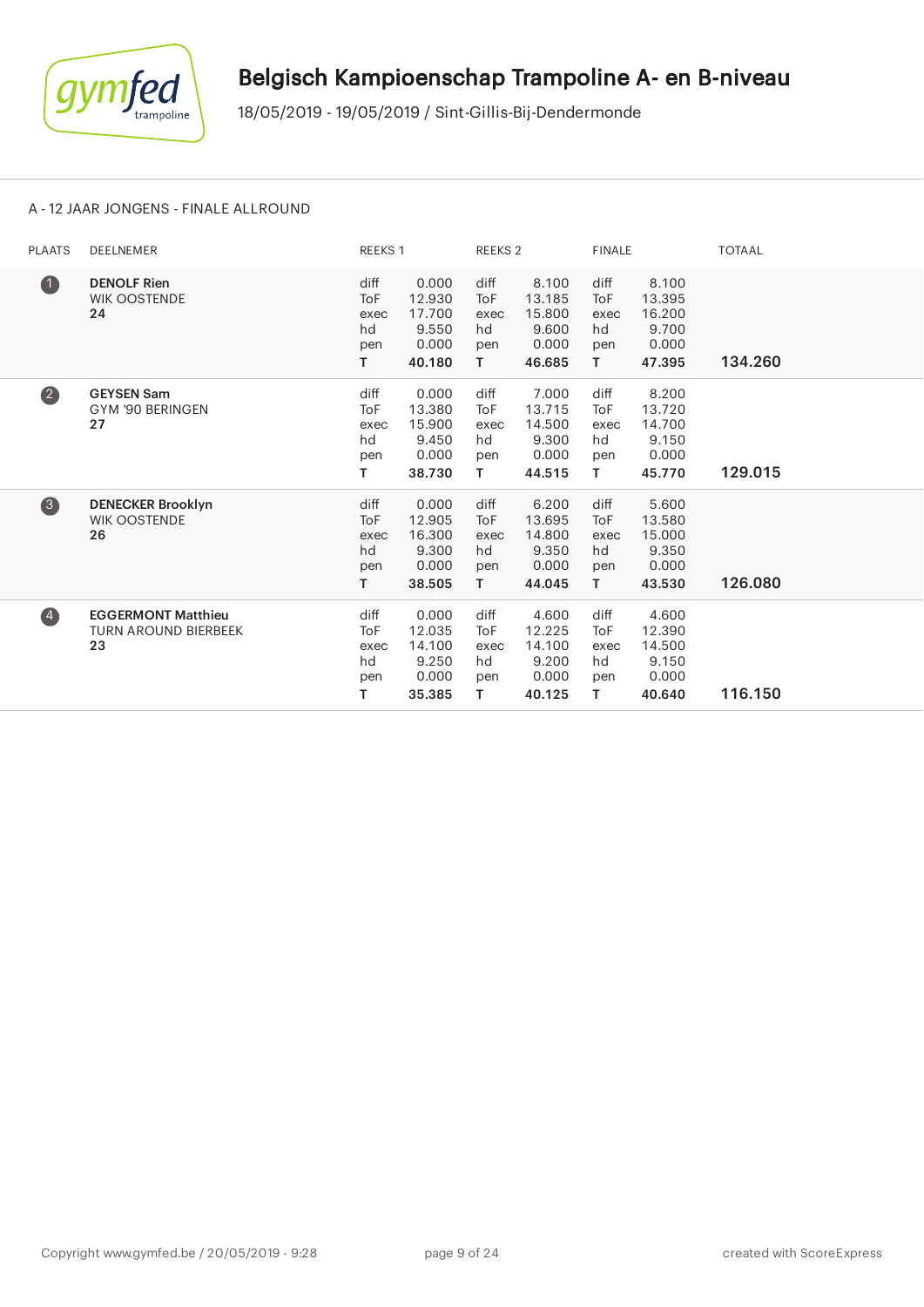

## A - 13-14 JAAR MEISJES - QUALIFICATIE ALLROUND

| <b>PLAATS</b>           | DEELNEMER                                                | REEKS 1                                |                                                       | <b>REEKS 2</b>                         |                                                       | <b>TOTAAL</b> |
|-------------------------|----------------------------------------------------------|----------------------------------------|-------------------------------------------------------|----------------------------------------|-------------------------------------------------------|---------------|
| $\bullet$               | <b>DAVIS Ese</b><br>LENIG & VLUG BEVEREN-LEIE<br>33      | diff<br>ToF<br>exec<br>hd<br>pen<br>T. | 0.000<br>14.605<br>17.800<br>9.100<br>0.000<br>41.505 | diff<br>ToF<br>exec<br>hd<br>pen<br>T. | 8.800<br>14.100<br>15.900<br>9.750<br>0.000<br>48.550 | Q<br>90.055   |
| $\overline{\mathbf{2}}$ | <b>DE NEVE Emma</b><br><b>GYMMAX vzw</b><br>28           | diff<br>ToF<br>exec<br>hd<br>pen<br>T. | 0.000<br>13.785<br>18.000<br>9.650<br>0.000<br>41.435 | diff<br>ToF<br>exec<br>hd<br>pen<br>T. | 7.100<br>13.520<br>15.300<br>9.600<br>0.000<br>45.520 | Q<br>86.955   |
| 3                       | <b>BAL ROOS</b><br><b>SPORTAC DEINZE vzw</b><br>29       | diff<br>ToF<br>exec<br>hd<br>pen<br>T. | 0.000<br>12.835<br>18.100<br>9.750<br>0.000<br>40.685 | diff<br>ToF<br>exec<br>hd<br>pen<br>T. | 8.800<br>12.370<br>14.300<br>9.450<br>0.000<br>44.920 | Q<br>85.605   |
| $\overline{\mathbf{A}}$ | <b>DE WINNE Jelke</b><br>GYMMAX vzw<br>31                | diff<br>ToF<br>exec<br>hd<br>pen<br>T. | 0.000<br>12.410<br>17.200<br>9.750<br>0.000<br>39.360 | diff<br>ToF<br>exec<br>hd<br>pen<br>T. | 6.000<br>11.975<br>16.300<br>9.300<br>0.000<br>43.575 | Q<br>82.935   |
| 6                       | <b>PEIREN Luna</b><br><b>TURNKRING DE TRAMPO'S</b><br>30 | diff<br>ToF<br>exec<br>hd<br>pen<br>T. | 0.000<br>12.220<br>16.400<br>9.350<br>0.000<br>37.970 | diff<br>ToF<br>exec<br>hd<br>pen<br>T. | 7.500<br>12.395<br>13.700<br>9.100<br>0.000<br>42.695 | Q<br>80.665   |
| $6$                     | <b>NEIRYNCK Kiara</b><br>WIK OOSTENDE<br>32              | diff<br>ToF<br>exec<br>hd<br>pen<br>T. | 0.000<br>13.360<br>15.000<br>8.850<br>2.000<br>35.210 | diff<br>ToF<br>exec<br>hd<br>pen<br>T. | 1.600<br>2.750<br>3.100<br>1.900<br>0.000<br>9.350    | 44.560        |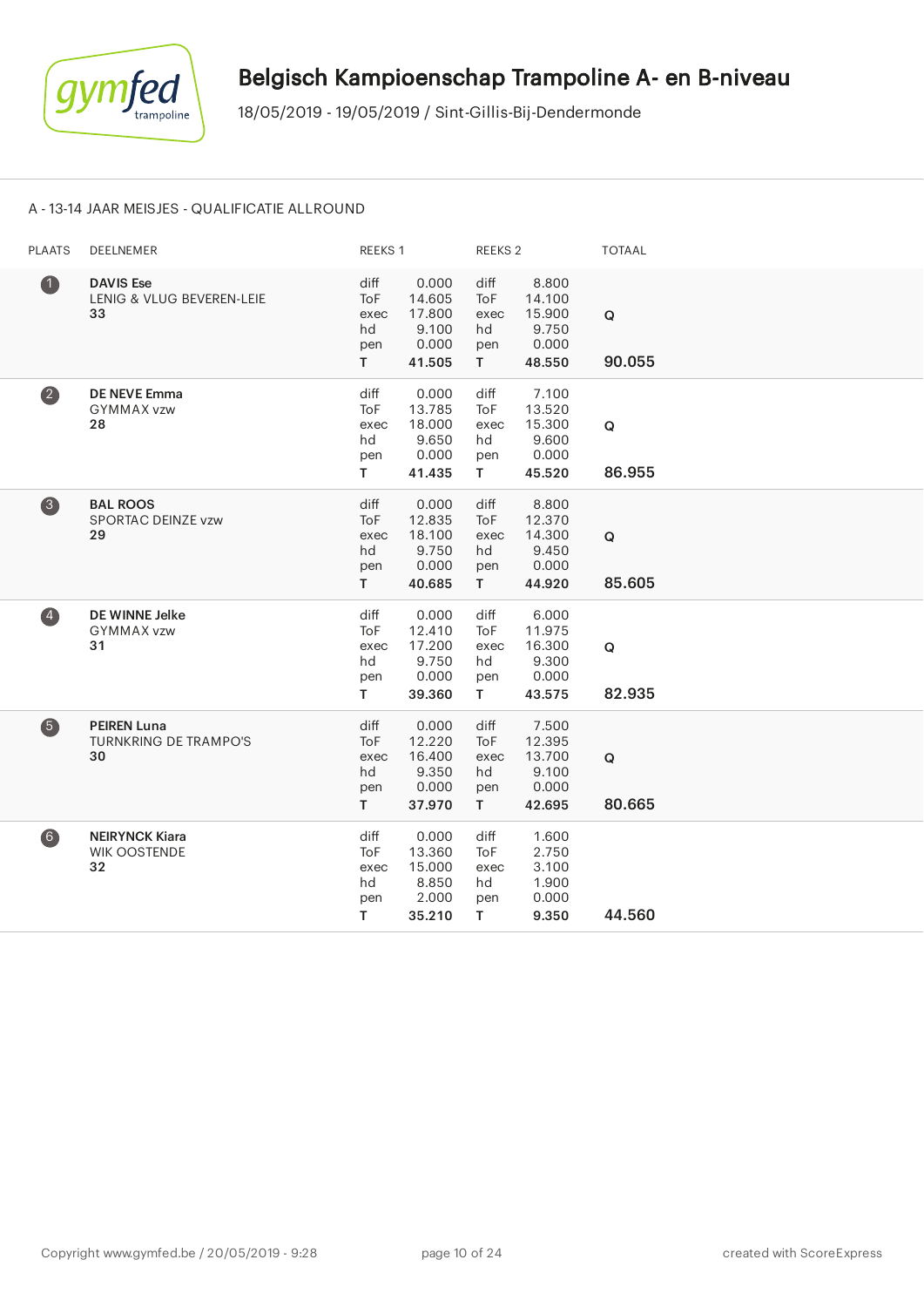

#### A - 13-14 JAAR MEISJES - FINALE ALLROUND

| <b>PLAATS</b>  | <b>DEELNEMER</b>                                         | REEKS 1                                       |                                                       | REEKS <sub>2</sub>                            |                                                       | <b>FINALE</b>                                 |                                                       | <b>TOTAAL</b> |
|----------------|----------------------------------------------------------|-----------------------------------------------|-------------------------------------------------------|-----------------------------------------------|-------------------------------------------------------|-----------------------------------------------|-------------------------------------------------------|---------------|
| $\bf 0$        | <b>DAVIS Ese</b><br>LENIG & VLUG BEVEREN-LEIE<br>33      | diff<br>ToF<br>exec<br>hd<br>pen<br>T.        | 0.000<br>14.605<br>17.800<br>9.100<br>0.000<br>41.505 | diff<br><b>ToF</b><br>exec<br>hd<br>pen<br>T. | 8.800<br>14.100<br>15.900<br>9.750<br>0.000<br>48.550 | diff<br><b>ToF</b><br>exec<br>hd<br>pen<br>T. | 8.800<br>13.560<br>14.500<br>8.700<br>0.000<br>45.560 | 135.615       |
| $\bullet$      | <b>DE NEVE Emma</b><br><b>GYMMAX vzw</b><br>28           | diff<br>ToF<br>exec<br>hd<br>pen<br>T.        | 0.000<br>13.785<br>18.000<br>9.650<br>0.000<br>41.435 | diff<br><b>ToF</b><br>exec<br>hd<br>pen<br>T. | 7.100<br>13.520<br>15.300<br>9.600<br>0.000<br>45.520 | diff<br><b>ToF</b><br>exec<br>hd<br>pen<br>T. | 7.100<br>13.615<br>14.100<br>9.150<br>0.000<br>43.965 | 130.920       |
| 3              | <b>BAL ROOS</b><br><b>SPORTAC DEINZE vzw</b><br>29       | diff<br>ToF<br>exec<br>hd<br>pen<br>т         | 0.000<br>12.835<br>18.100<br>9.750<br>0.000<br>40.685 | diff<br><b>ToF</b><br>exec<br>hd<br>pen<br>T. | 8.800<br>12.370<br>14.300<br>9.450<br>0.000<br>44.920 | diff<br><b>ToF</b><br>exec<br>hd<br>pen<br>T. | 8.800<br>12.105<br>14.400<br>8.950<br>0.000<br>44.255 | 129.860       |
| $\overline{4}$ | <b>DE WINNE Jelke</b><br><b>GYMMAX vzw</b><br>31         | diff<br><b>ToF</b><br>exec<br>hd<br>pen<br>T. | 0.000<br>12.410<br>17.200<br>9.750<br>0.000<br>39.360 | diff<br><b>ToF</b><br>exec<br>hd<br>pen<br>T. | 6.000<br>11.975<br>16.300<br>9.300<br>0.000<br>43.575 | diff<br><b>ToF</b><br>exec<br>hd<br>pen<br>T. | 6.000<br>11.865<br>16.600<br>9.250<br>0.000<br>43.715 | 126.650       |
| 6              | <b>PEIREN Luna</b><br><b>TURNKRING DE TRAMPO'S</b><br>30 | diff<br><b>ToF</b><br>exec<br>hd<br>pen<br>т  | 0.000<br>12.220<br>16.400<br>9.350<br>0.000<br>37.970 | diff<br><b>ToF</b><br>exec<br>hd<br>pen<br>T. | 7.500<br>12.395<br>13.700<br>9.100<br>0.000<br>42.695 | diff<br><b>ToF</b><br>exec<br>hd<br>pen<br>T. | 7.500<br>12.620<br>13.800<br>9.750<br>0.000<br>43.670 | 124.335       |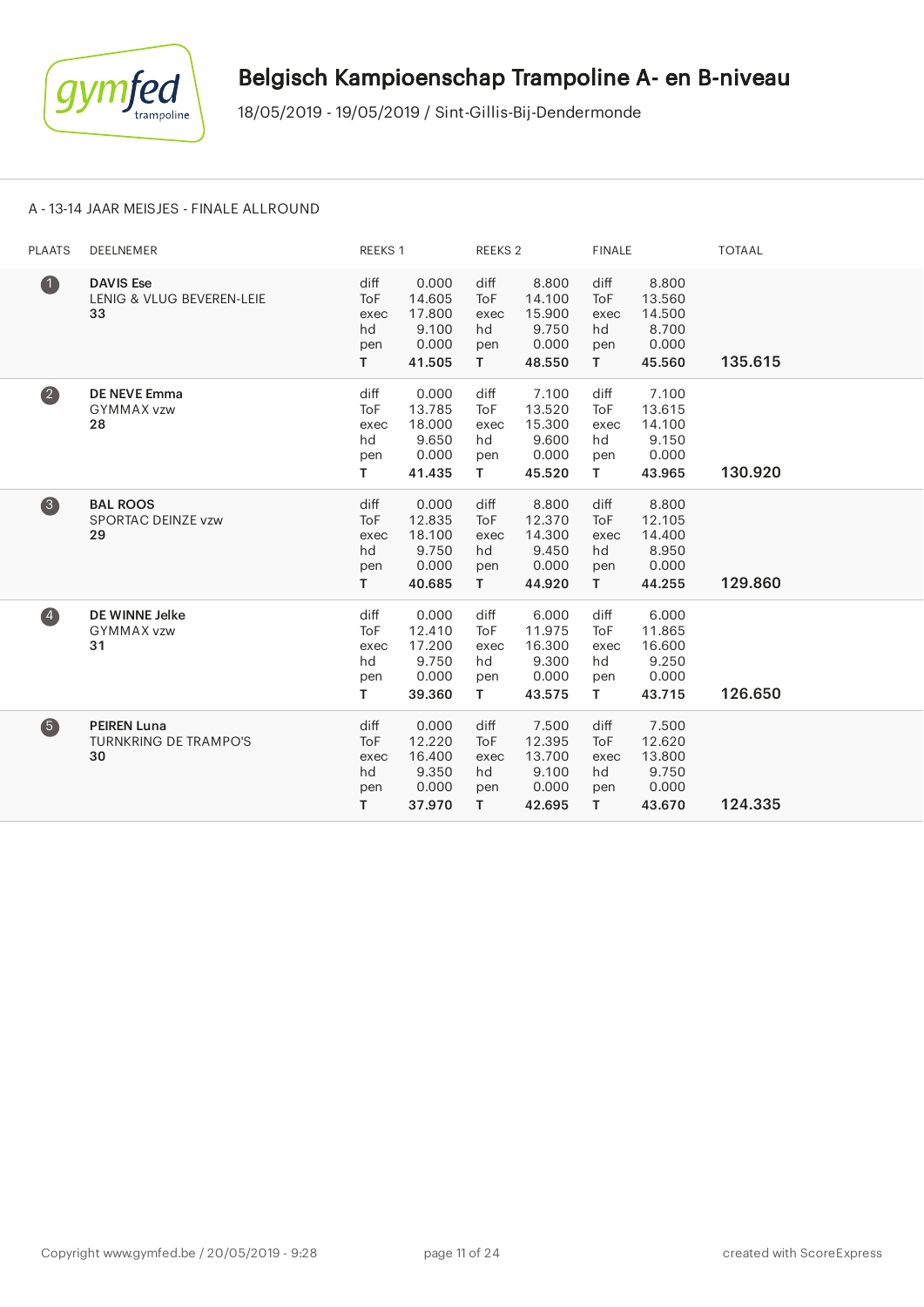

## A - 13-14 JAAR JONGENS - QUALIFICATIE ALLROUND

| <b>PLAATS</b>           | DEELNEMER                                                       | REEKS 1                                       |                                                       | REEKS <sub>2</sub>                            |                                                        | <b>TOTAAL</b>         |
|-------------------------|-----------------------------------------------------------------|-----------------------------------------------|-------------------------------------------------------|-----------------------------------------------|--------------------------------------------------------|-----------------------|
| $\bullet$               | <b>DESIMPELE Viktor</b><br>LENIG & VLUG BEVEREN-LEIE<br>37      | diff<br>ToF<br>exec<br>hd<br>pen<br>T.        | 0.000<br>14.505<br>18.600<br>9.600<br>0.000<br>42.705 | diff<br>ToF<br>exec<br>hd<br>pen<br>T.        | 9.300<br>13.960<br>16.600<br>9.550<br>0.000<br>49.410  | Q<br>92.115           |
| $\overline{\mathbf{2}}$ | <b>DEKLERCK Brent</b><br>KON. TURNKRING RUST-ROEST BRUGGE<br>39 | diff<br>ToF<br>exec<br>hd<br>pen<br>T.        | 0.000<br>14.690<br>16.900<br>9.250<br>0.000<br>40.840 | diff<br>ToF<br>exec<br>hd<br>pen<br>T.        | 10.400<br>14.110<br>15.400<br>9.150<br>0.000<br>49.060 | Q<br>89.900           |
| $\left( 3 \right)$      | <b>PARENT Louis</b><br><b>WIK OOSTENDE</b><br>38                | diff<br>ToF<br>exec<br>hd<br>pen<br>T.        | 0.000<br>12.800<br>17.600<br>9.400<br>0.000<br>39.800 | diff<br>ToF<br>exec<br>hd<br>pen<br>T.        | 8.100<br>12.825<br>16.000<br>9.650<br>0.000<br>46.575  | Q<br>86.375           |
| $\overline{4}$          | <b>LUYCKX Sigurd</b><br>KON. TURNKRING RUST-ROEST BRUGGE<br>36  | diff<br>ToF<br>exec<br>hd<br>pen<br>T.        | 0.000<br>14.470<br>15.900<br>9.450<br>0.000<br>39.820 | diff<br>ToF<br>exec<br>hd<br>pen<br>T.        | 8.400<br>13.940<br>14.600<br>9.600<br>0.000<br>46.540  | $\mathbf Q$<br>86.360 |
| 6                       | <b>EECKHOUT Robbe</b><br>KON. TURNKRING RUST-ROEST BRUGGE<br>34 | diff<br>ToF<br>exec<br>hd<br>pen<br>T.        | 0.000<br>12.570<br>15.200<br>8.350<br>0.000<br>36.120 | diff<br><b>ToF</b><br>exec<br>hd<br>pen<br>T. | 8.800<br>13.375<br>14.100<br>9.200<br>0.000<br>45.475  | $\mathbf Q$<br>81.595 |
| $6$                     | <b>DE RYCK Gibbe</b><br>DES BEVEREN vzw<br>35                   | diff<br><b>ToF</b><br>exec<br>hd<br>pen<br>T. | 0.000<br>12.310<br>13.800<br>9.350<br>2.000<br>33.460 | diff<br>ToF<br>exec<br>hd<br>pen<br>T.        | 7.600<br>12.210<br>11.100<br>8.750<br>0.000<br>39.660  | 73.120                |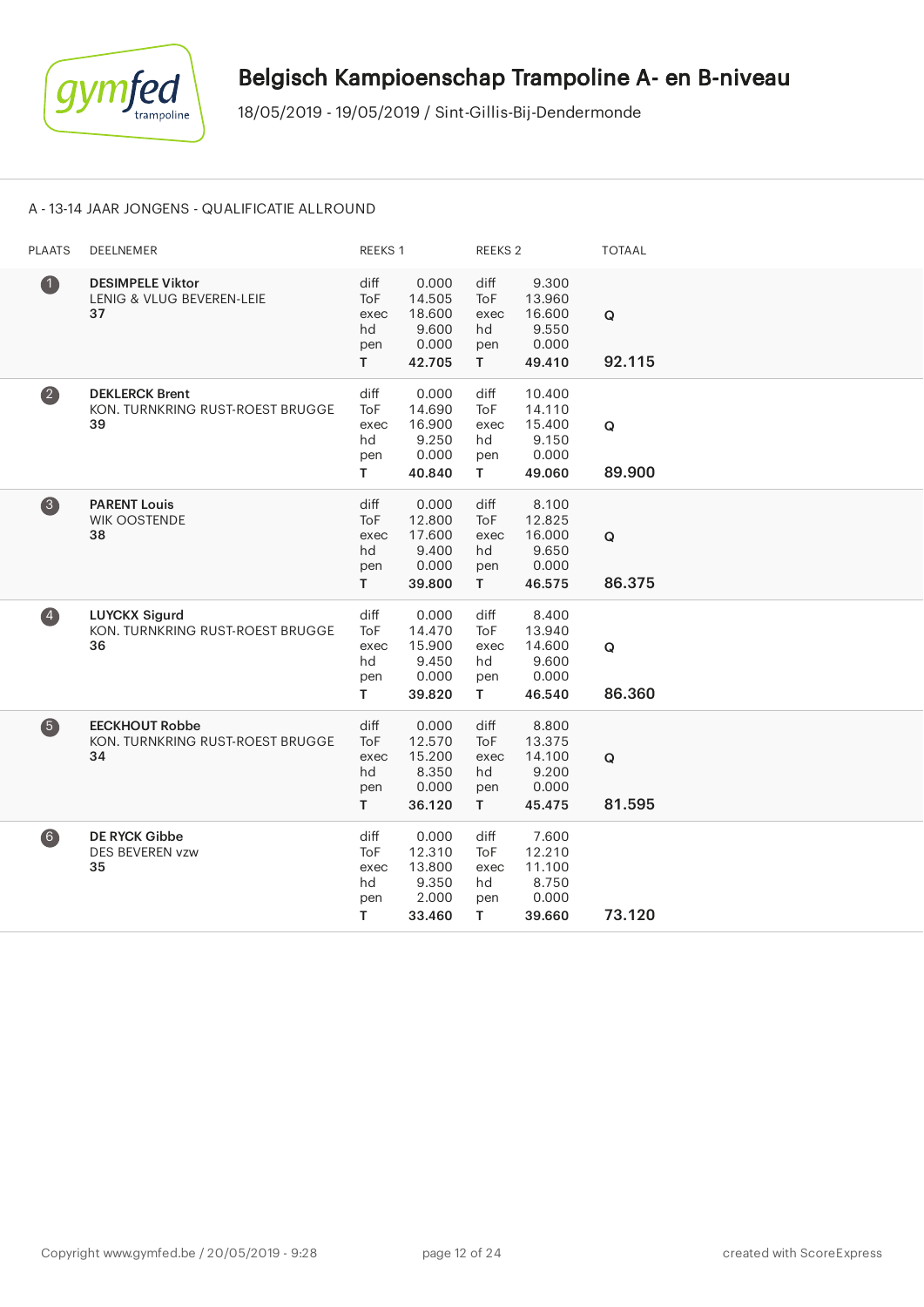

#### A - 13-14 JAAR JONGENS - FINALE ALLROUND

| <b>PLAATS</b>    | <b>DEELNEMER</b>                                                      | REEKS 1                                      |                                                       |                                               | <b>REEKS 2</b>                                         |                                               | <b>FINALE</b>                                          | <b>TOTAAL</b> |
|------------------|-----------------------------------------------------------------------|----------------------------------------------|-------------------------------------------------------|-----------------------------------------------|--------------------------------------------------------|-----------------------------------------------|--------------------------------------------------------|---------------|
| $\bullet$        | <b>DESIMPELE Viktor</b><br><b>LENIG &amp; VLUG BEVEREN-LEIE</b><br>37 | diff<br>ToF<br>exec<br>hd<br>pen<br>T.       | 0.000<br>14.505<br>18.600<br>9.600<br>0.000<br>42.705 | diff<br><b>ToF</b><br>exec<br>hd<br>pen<br>T. | 9.300<br>13.960<br>16.600<br>9.550<br>0.000<br>49.410  | diff<br><b>ToF</b><br>exec<br>hd<br>pen<br>T. | 9.100<br>14.285<br>16.200<br>9.050<br>0.000<br>48.635  | 140.750       |
| 2                | <b>DEKLERCK Brent</b><br>KON. TURNKRING RUST-ROEST BRUGGE<br>39       | diff<br>ToF<br>exec<br>hd<br>pen<br>T        | 0.000<br>14.690<br>16.900<br>9.250<br>0.000<br>40.840 | diff<br><b>ToF</b><br>exec<br>hd<br>pen<br>T. | 10.400<br>14.110<br>15.400<br>9.150<br>0.000<br>49.060 | diff<br><b>ToF</b><br>exec<br>hd<br>pen<br>T. | 10.400<br>14.180<br>15.300<br>8.950<br>0.000<br>48.830 | 138.730       |
| 3                | <b>LUYCKX Sigurd</b><br>KON. TURNKRING RUST-ROEST BRUGGE<br>36        | diff<br><b>ToF</b><br>exec<br>hd<br>pen<br>т | 0.000<br>14.470<br>15.900<br>9.450<br>0.000<br>39.820 | diff<br>ToF<br>exec<br>hd<br>pen<br>T.        | 8.400<br>13.940<br>14.600<br>9.600<br>0.000<br>46.540  | diff<br>ToF<br>exec<br>hd<br>pen<br>T.        | 8.400<br>13.850<br>14.700<br>9.450<br>0.000<br>46.400  | 132.760       |
| $\left(3\right)$ | <b>PARENT Louis</b><br><b>WIK OOSTENDE</b><br>38                      | diff<br>ToF<br>exec<br>hd<br>pen<br>T.       | 0.000<br>12.800<br>17.600<br>9.400<br>0.000<br>39.800 | diff<br><b>ToF</b><br>exec<br>hd<br>pen<br>T. | 8.100<br>12.825<br>16.000<br>9.650<br>0.000<br>46.575  | diff<br><b>ToF</b><br>exec<br>hd<br>pen<br>T. | 8.100<br>13.085<br>15.600<br>9.600<br>0.000<br>46.385  | 132.760       |
| 6                | <b>EECKHOUT Robbe</b><br>KON. TURNKRING RUST-ROEST BRUGGE<br>34       | diff<br>ToF<br>exec<br>hd<br>pen<br>T.       | 0.000<br>12.570<br>15.200<br>8.350<br>0.000<br>36.120 | diff<br><b>ToF</b><br>exec<br>hd<br>pen<br>T. | 8.800<br>13.375<br>14.100<br>9.200<br>0.000<br>45.475  | diff<br><b>ToF</b><br>exec<br>hd<br>pen<br>T. | 8.800<br>13.360<br>13.300<br>9.250<br>0.000<br>44.710  | 126.305       |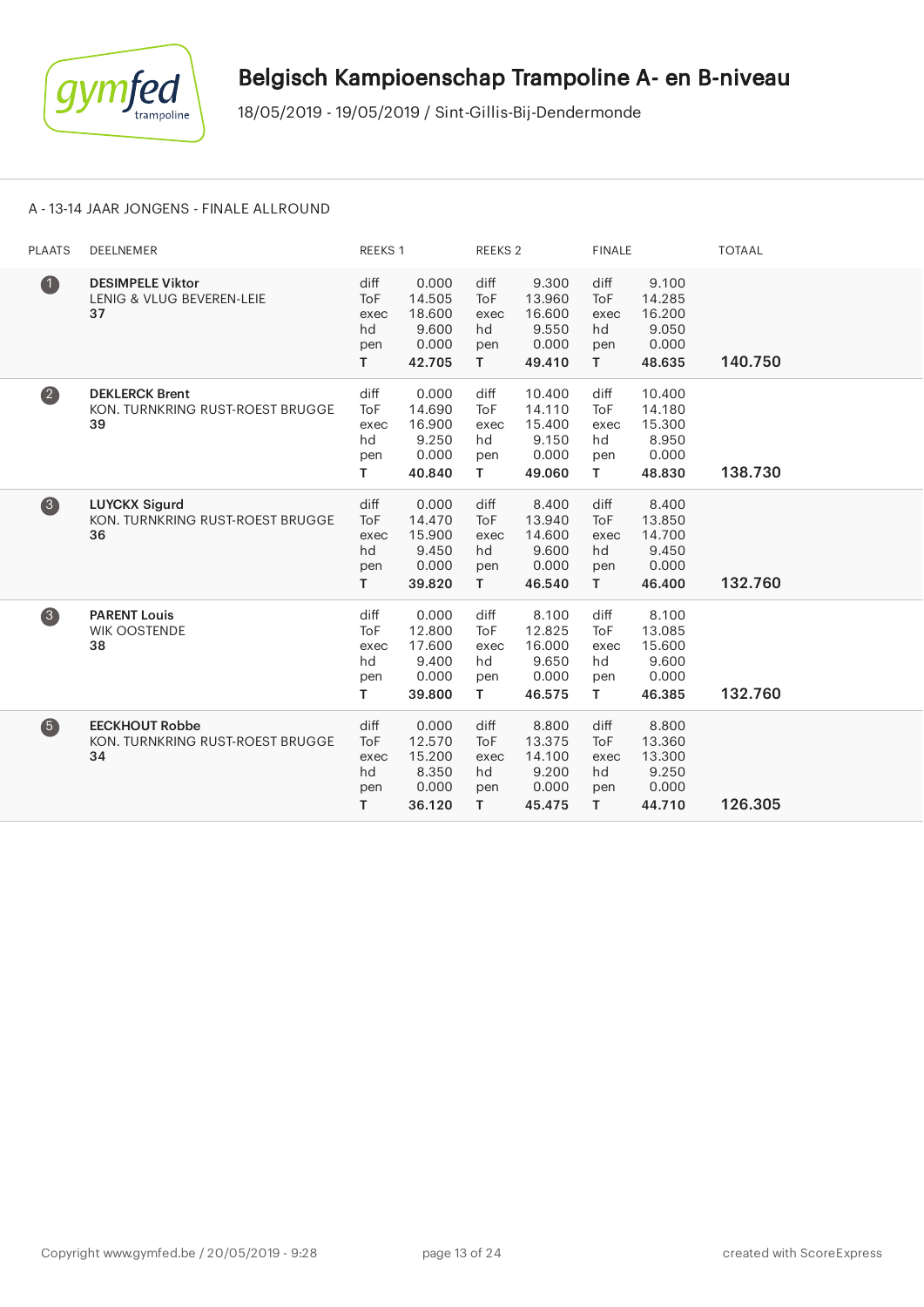

## A - 15-16 JAAR MEISJES - QUALIFICATIE ALLROUND

| <b>PLAATS</b>           | DEELNEMER                                                      | REEKS 1                                |                                                        | <b>REEKS 2</b>                                |                                                        | <b>TOTAAL</b>         |
|-------------------------|----------------------------------------------------------------|----------------------------------------|--------------------------------------------------------|-----------------------------------------------|--------------------------------------------------------|-----------------------|
| $\bullet$               | <b>VAN HEUVERSWYN Femke</b><br>LENIG & VLUG BEVEREN-LEIE<br>41 | diff<br>ToF<br>exec<br>hd<br>pen<br>T. | 1.600<br>14.780<br>17.400<br>10.000<br>0.000<br>43.780 | diff<br>ToF<br>exec<br>hd<br>pen<br>T.        | 10.200<br>13.965<br>15.200<br>9.200<br>0.000<br>48.565 | $\mathbf Q$<br>92.345 |
| $\overline{\mathbf{2}}$ | <b>DENEIRE Jara</b><br>WIK OOSTENDE<br>43                      | diff<br>ToF<br>exec<br>hd<br>pen<br>T. | 1.700<br>13.900<br>16.800<br>9.350<br>0.000<br>41.750  | diff<br>ToF<br>exec<br>hd<br>pen<br>T.        | 8.400<br>13.495<br>15.300<br>9.400<br>0.000<br>46.595  | Q<br>88.345           |
| 3                       | <b>SUCAET ANOUK</b><br><b>STERK EN LENIG DRONGEN</b><br>40     | diff<br>ToF<br>exec<br>hd<br>pen<br>T. | 1.300<br>13.680<br>16.300<br>9.700<br>0.000<br>40.980  | diff<br><b>ToF</b><br>exec<br>hd<br>pen<br>T. | 8.400<br>13.660<br>15.600<br>9.700<br>0.000<br>47.360  | $\mathbf Q$<br>88.340 |
| $\overline{\mathbf{A}}$ | <b>NUYTTEN Amelie</b><br>WIK OOSTENDE<br>46                    | diff<br>ToF<br>exec<br>hd<br>pen<br>T. | 1.600<br>14.500<br>16.800<br>9.350<br>0.000<br>42.250  | diff<br>ToF<br>exec<br>hd<br>pen<br>T.        | 9.500<br>13.810<br>14.100<br>8.500<br>0.000<br>45.910  | $\mathbf Q$<br>88.160 |
| 6                       | <b>IDE Lauren</b><br><b>GYMMAX vzw</b><br>47                   | diff<br>ToF<br>exec<br>hd<br>pen<br>T. | 1.700<br>14.495<br>13.300<br>9.050<br>0.000<br>38.545  | diff<br>ToF<br>exec<br>hd<br>pen<br>T.        | 8.000<br>14.295<br>14.900<br>9.000<br>0.000<br>46.195  | $\mathbf Q$<br>84.740 |
| 6)                      | <b>DAVIS Augustus</b><br>LENIG & VLUG BEVEREN-LEIE<br>45       | diff<br>ToF<br>exec<br>hd<br>pen<br>T. | 1.500<br>1.580<br>1.300<br>0.800<br>0.000<br>5.180     | diff<br>ToF<br>exec<br>hd<br>pen<br>T.        | 9.600<br>14.765<br>14.600<br>8.950<br>0.000<br>47.915  | 53.095                |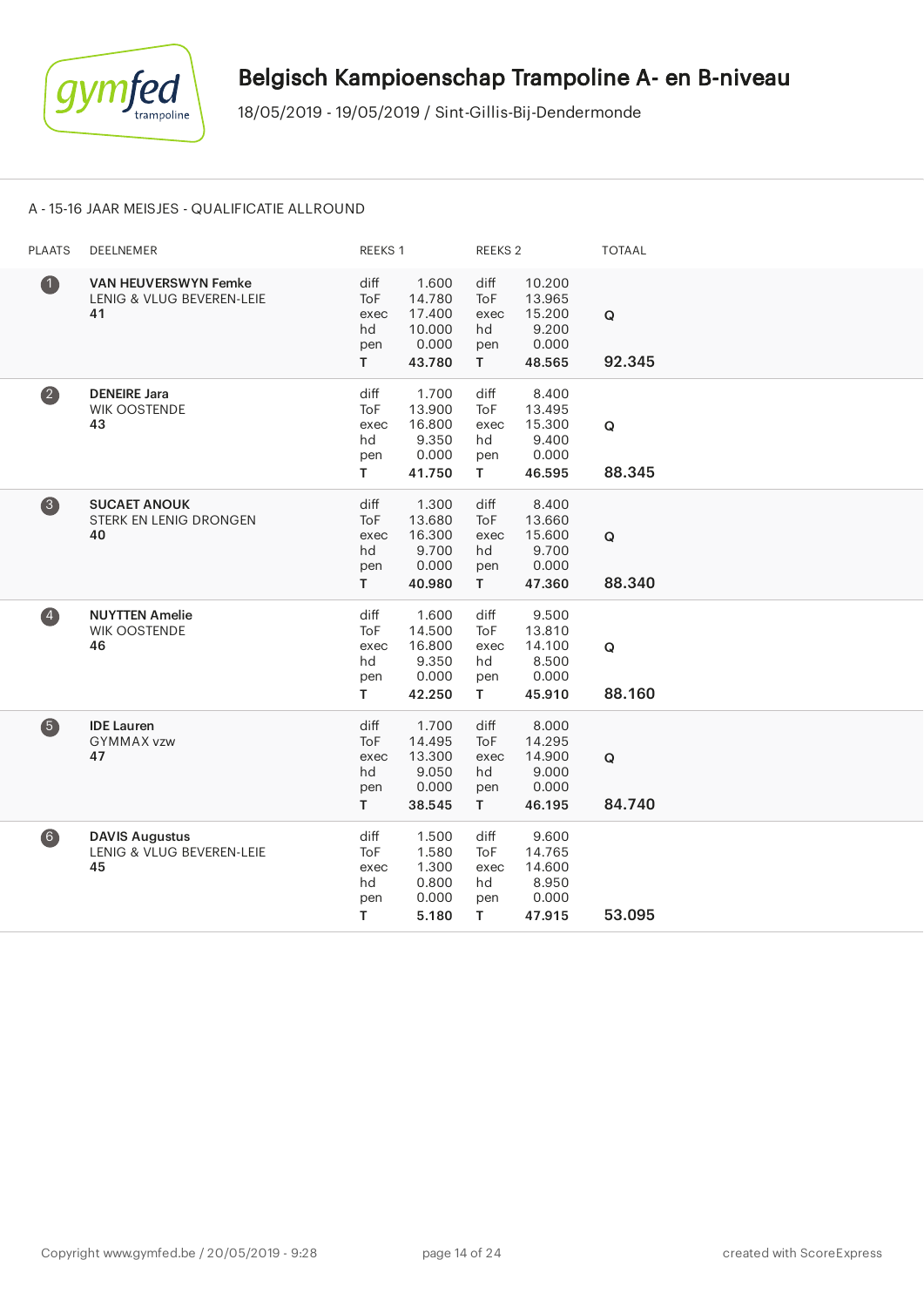

## A - 15-16 JAAR MEISJES - QUALIFICATIE ALLROUND OPEN

| <b>PLAATS</b>     | DEELNEMER                                                      | REEKS 1                                |                                                        | <b>REEKS 2</b>                         |                                                        | <b>TOTAAL</b>         |
|-------------------|----------------------------------------------------------------|----------------------------------------|--------------------------------------------------------|----------------------------------------|--------------------------------------------------------|-----------------------|
| $\bf 0$           | <b>VAN HEUVERSWYN Femke</b><br>LENIG & VLUG BEVEREN-LEIE<br>41 | diff<br>ToF<br>exec<br>hd<br>pen<br>T. | 1.600<br>14.780<br>17.400<br>10.000<br>0.000<br>43.780 | diff<br>ToF<br>exec<br>hd<br>pen<br>T. | 10.200<br>13.965<br>15.200<br>9.200<br>0.000<br>48.565 | Q<br>92.345           |
| $\boldsymbol{2}$  | <b>STOJANI Alesia</b><br>KON. SINT-GENESIUSTURNGROEP<br>42     | diff<br>ToF<br>exec<br>hd<br>pen<br>T  | 1.800<br>14.050<br>15.900<br>9.600<br>0.000<br>41.350  | diff<br>ToF<br>exec<br>hd<br>pen<br>T. | 8.200<br>14.005<br>15.600<br>9.650<br>0.000<br>47.455  | Q<br>88.805           |
| 3                 | <b>DENEIRE Jara</b><br><b>WIK OOSTENDE</b><br>43               | diff<br>ToF<br>exec<br>hd<br>pen<br>T. | 1.700<br>13.900<br>16.800<br>9.350<br>0.000<br>41.750  | diff<br>ToF<br>exec<br>hd<br>pen<br>T. | 8.400<br>13.495<br>15.300<br>9.400<br>0.000<br>46.595  | Q<br>88.345           |
| $\left( 4\right)$ | <b>SUCAET ANOUK</b><br>STERK EN LENIG DRONGEN<br>40            | diff<br>ToF<br>exec<br>hd<br>pen<br>T. | 1.300<br>13.680<br>16.300<br>9.700<br>0.000<br>40.980  | diff<br>ToF<br>exec<br>hd<br>pen<br>T. | 8.400<br>13.660<br>15.600<br>9.700<br>0.000<br>47.360  | ${\bf Q}$<br>88.340   |
| 6                 | <b>NUYTTEN Amelie</b><br><b>WIK OOSTENDE</b><br>46             | diff<br>ToF<br>exec<br>hd<br>pen<br>T. | 1.600<br>14.500<br>16.800<br>9.350<br>0.000<br>42.250  | diff<br>ToF<br>exec<br>hd<br>pen<br>T. | 9.500<br>13.810<br>14.100<br>8.500<br>0.000<br>45.910  | Q<br>88.160           |
| 6)                | <b>TEODORU Teodora-Ioana</b><br>CORPUS SANUM HERENTALS<br>44   | diff<br>ToF<br>exec<br>hd<br>pen<br>T. | 1.300<br>14.945<br>15.800<br>9.300<br>0.000<br>41.345  | diff<br>ToF<br>exec<br>hd<br>pen<br>T. | 8.700<br>14.720<br>14.100<br>9.100<br>0.000<br>46.620  | 87.965                |
| $\bullet$         | <b>IDE Lauren</b><br>GYMMAX vzw<br>47                          | diff<br>ToF<br>exec<br>hd<br>pen<br>T. | 1.700<br>14.495<br>13.300<br>9.050<br>0.000<br>38.545  | diff<br>ToF<br>exec<br>hd<br>pen<br>T. | 8.000<br>14.295<br>14.900<br>9.000<br>0.000<br>46.195  | $\mathsf Q$<br>84.740 |
| 8                 | <b>DAVIS Augustus</b><br>LENIG & VLUG BEVEREN-LEIE<br>45       | diff<br>ToF<br>exec<br>hd<br>pen<br>T. | 1.500<br>1.580<br>1.300<br>0.800<br>0.000<br>5.180     | diff<br>ToF<br>exec<br>hd<br>pen<br>T. | 9.600<br>14.765<br>14.600<br>8.950<br>0.000<br>47.915  | 53.095                |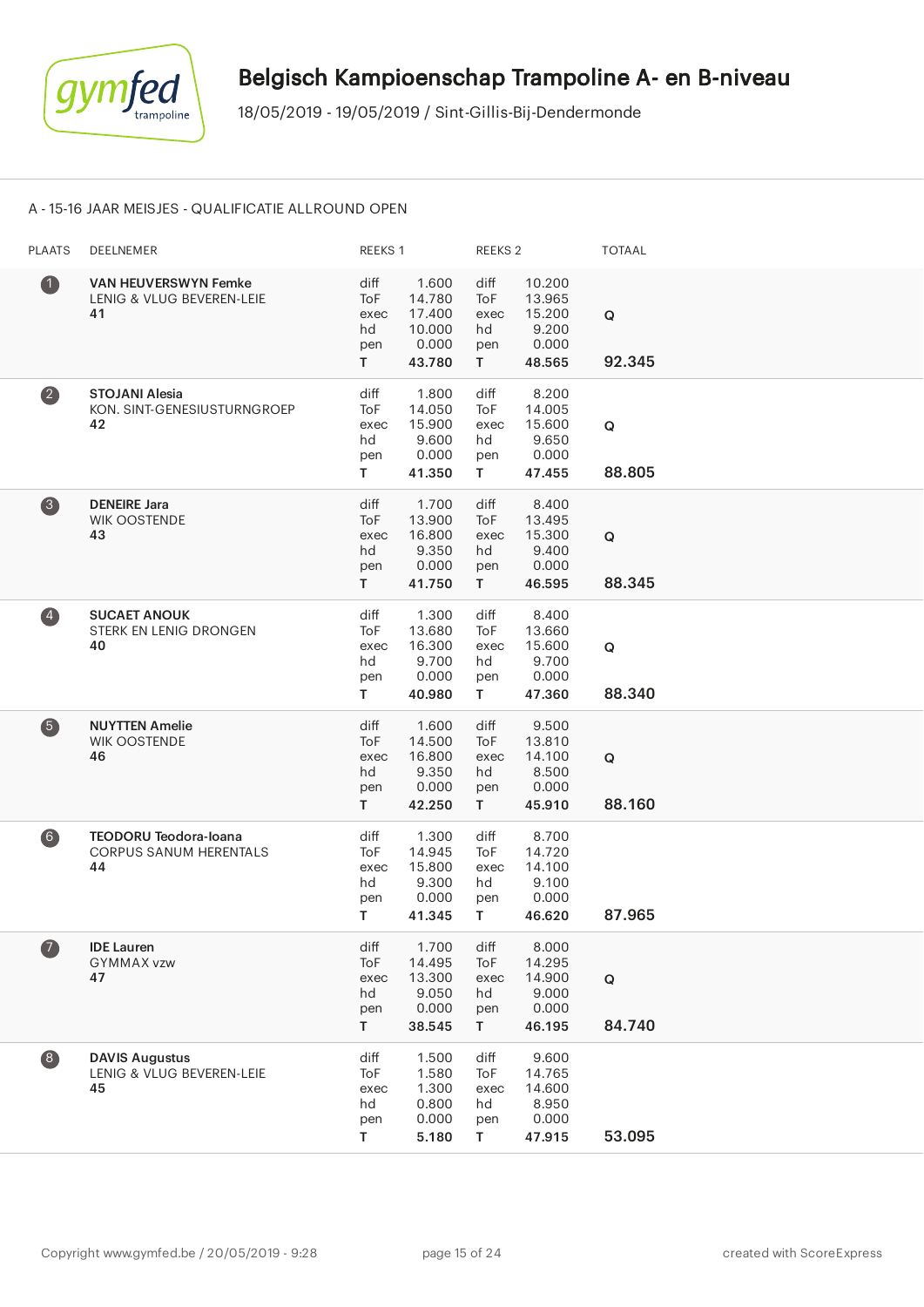

#### A - 15-16 JAAR MEISJES - FINALE ALLROUND

| <b>PLAATS</b>     | <b>DEELNEMER</b>                                               | REEKS 1                                       |                                                        | <b>REEKS 2</b>                                |                                                        | <b>FINALE</b>                                 |                                                        | <b>TOTAAL</b> |
|-------------------|----------------------------------------------------------------|-----------------------------------------------|--------------------------------------------------------|-----------------------------------------------|--------------------------------------------------------|-----------------------------------------------|--------------------------------------------------------|---------------|
| $\bf 0$           | <b>VAN HEUVERSWYN Femke</b><br>LENIG & VLUG BEVEREN-LEIE<br>41 | diff<br><b>ToF</b><br>exec<br>hd<br>pen<br>T. | 1.600<br>14.780<br>17.400<br>10.000<br>0.000<br>43.780 | diff<br><b>ToF</b><br>exec<br>hd<br>pen<br>T. | 10.200<br>13.965<br>15.200<br>9.200<br>0.000<br>48.565 | diff<br><b>ToF</b><br>exec<br>hd<br>pen<br>T. | 10.200<br>13.850<br>15.300<br>9.100<br>0.000<br>48.450 | 140.795       |
| $\bullet$         | <b>NUYTTEN Amelie</b><br><b>WIK OOSTENDE</b><br>46             | diff<br>ToF<br>exec<br>hd<br>pen<br>T.        | 1.600<br>14.500<br>16.800<br>9.350<br>0.000<br>42.250  | diff<br><b>ToF</b><br>exec<br>hd<br>pen<br>T. | 9.500<br>13.810<br>14.100<br>8.500<br>0.000<br>45.910  | diff<br><b>ToF</b><br>exec<br>hd<br>pen<br>T. | 9.500<br>14.290<br>16.100<br>9.400<br>0.000<br>49.290  | 137.450       |
| 3                 | <b>SUCAET ANOUK</b><br><b>STERK EN LENIG DRONGEN</b><br>40     | diff<br>ToF<br>exec<br>hd<br>pen<br>Τ         | 1.300<br>13.680<br>16.300<br>9.700<br>0.000<br>40.980  | diff<br><b>ToF</b><br>exec<br>hd<br>pen<br>T. | 8.400<br>13.660<br>15.600<br>9.700<br>0.000<br>47.360  | diff<br><b>ToF</b><br>exec<br>hd<br>pen<br>T. | 8.400<br>13.465<br>15.500<br>9.450<br>0.000<br>46.815  | 135.155       |
| $\left( 4\right)$ | <b>DENEIRE Jara</b><br><b>WIK OOSTENDE</b><br>43               | diff<br>ToF<br>exec<br>hd<br>pen<br>T.        | 1.700<br>13.900<br>16.800<br>9.350<br>0.000<br>41.750  | diff<br><b>ToF</b><br>exec<br>hd<br>pen<br>T. | 8.400<br>13.495<br>15.300<br>9.400<br>0.000<br>46.595  | diff<br><b>ToF</b><br>exec<br>hd<br>pen<br>T. | 8.500<br>13.590<br>14.600<br>9.150<br>0.000<br>45.840  | 134.185       |
| 6                 | <b>IDE</b> Lauren<br><b>GYMMAX vzw</b><br>47                   | diff<br><b>ToF</b><br>exec<br>hd<br>pen<br>т  | 1.700<br>14.495<br>13.300<br>9.050<br>0.000<br>38.545  | diff<br><b>ToF</b><br>exec<br>hd<br>pen<br>T. | 8.000<br>14.295<br>14.900<br>9.000<br>0.000<br>46.195  | diff<br><b>ToF</b><br>exec<br>hd<br>pen<br>T. | 8.500<br>14.525<br>14.200<br>9.250<br>0.000<br>46.475  | 131.215       |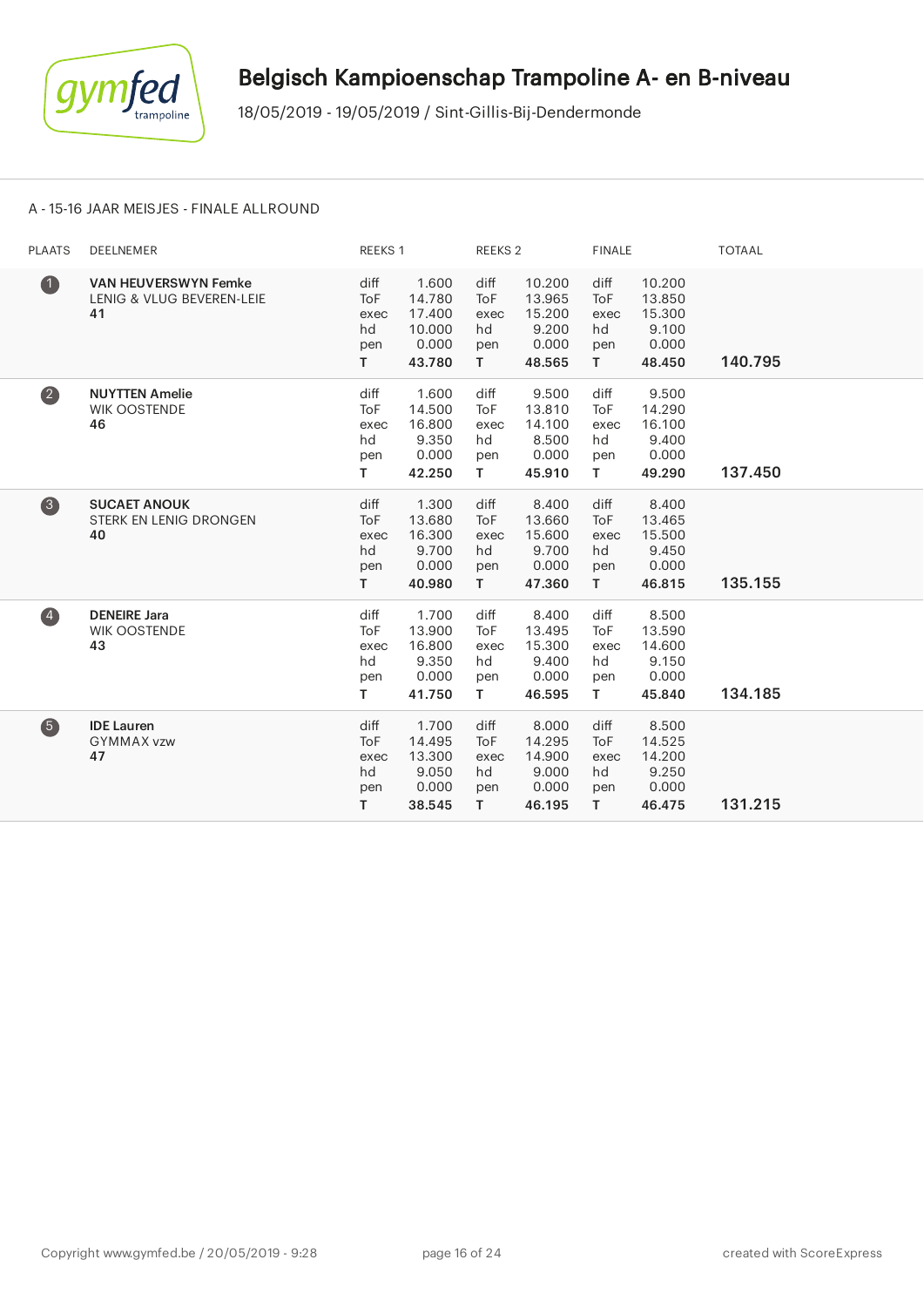

## A - 15-16 JAAR MEISJES - FINALE ALLROUND OPEN

| <b>PLAATS</b>      | DEELNEMER                                                      | REEKS 1                                |                                                        | <b>REEKS 2</b>                         |                                                        | <b>FINALE</b>                                    |                                                        | <b>TOTAAL</b> |
|--------------------|----------------------------------------------------------------|----------------------------------------|--------------------------------------------------------|----------------------------------------|--------------------------------------------------------|--------------------------------------------------|--------------------------------------------------------|---------------|
| $\bf 0$            | <b>VAN HEUVERSWYN Femke</b><br>LENIG & VLUG BEVEREN-LEIE<br>41 | diff<br>ToF<br>exec<br>hd<br>pen<br>T. | 1.600<br>14.780<br>17.400<br>10.000<br>0.000<br>43.780 | diff<br>ToF<br>exec<br>hd<br>pen<br>T. | 10.200<br>13.965<br>15.200<br>9.200<br>0.000<br>48.565 | diff<br>ToF<br>exec<br>hd<br>pen<br>T.           | 10.200<br>13.850<br>15.300<br>9.100<br>0.000<br>48.450 | 140.795       |
| $\left( 2\right)$  | <b>NUYTTEN Amelie</b><br><b>WIK OOSTENDE</b><br>46             | diff<br>ToF<br>exec<br>hd<br>pen<br>T. | 1.600<br>14.500<br>16.800<br>9.350<br>0.000<br>42.250  | diff<br>ToF<br>exec<br>hd<br>pen<br>T. | 9.500<br>13.810<br>14.100<br>8.500<br>0.000<br>45.910  | diff<br>ToF<br>exec<br>hd<br>pen<br>$\mathsf{T}$ | 9.500<br>14.290<br>16.100<br>9.400<br>0.000<br>49.290  | 137.450       |
| $\left( 3 \right)$ | <b>STOJANI Alesia</b><br>KON. SINT-GENESIUSTURNGROEP<br>42     | diff<br>ToF<br>exec<br>hd<br>pen<br>T. | 1.800<br>14.050<br>15.900<br>9.600<br>0.000<br>41.350  | diff<br>ToF<br>exec<br>hd<br>pen<br>T. | 8.200<br>14.005<br>15.600<br>9.650<br>0.000<br>47.455  | diff<br>ToF<br>exec<br>hd<br>pen<br>T.           | 8.800<br>13.700<br>15.000<br>9.250<br>0.000<br>46.750  | 135.555       |
| $\overline{4}$     | <b>SUCAET ANOUK</b><br><b>STERK EN LENIG DRONGEN</b><br>40     | diff<br>ToF<br>exec<br>hd<br>pen<br>T. | 1.300<br>13.680<br>16.300<br>9.700<br>0.000<br>40.980  | diff<br>ToF<br>exec<br>hd<br>pen<br>T. | 8.400<br>13.660<br>15.600<br>9.700<br>0.000<br>47.360  | diff<br>ToF<br>exec<br>hd<br>pen<br>T.           | 8.400<br>13.465<br>15.500<br>9.450<br>0.000<br>46.815  | 135.155       |
| 6                  | <b>DENEIRE Jara</b><br>WIK OOSTENDE<br>43                      | diff<br>ToF<br>exec<br>hd<br>pen<br>T. | 1.700<br>13.900<br>16.800<br>9.350<br>0.000<br>41.750  | diff<br>ToF<br>exec<br>hd<br>pen<br>T. | 8.400<br>13.495<br>15.300<br>9.400<br>0.000<br>46.595  | diff<br><b>ToF</b><br>exec<br>hd<br>pen<br>T.    | 8.500<br>13.590<br>14.600<br>9.150<br>0.000<br>45.840  | 134.185       |
| $6$                | <b>IDE Lauren</b><br><b>GYMMAX vzw</b><br>47                   | diff<br>ToF<br>exec<br>hd<br>pen<br>T. | 1.700<br>14.495<br>13.300<br>9.050<br>0.000<br>38.545  | diff<br>ToF<br>exec<br>hd<br>pen<br>T. | 8.000<br>14.295<br>14.900<br>9.000<br>0.000<br>46.195  | diff<br><b>ToF</b><br>exec<br>hd<br>pen<br>T.    | 8.500<br>14.525<br>14.200<br>9.250<br>0.000<br>46.475  | 131.215       |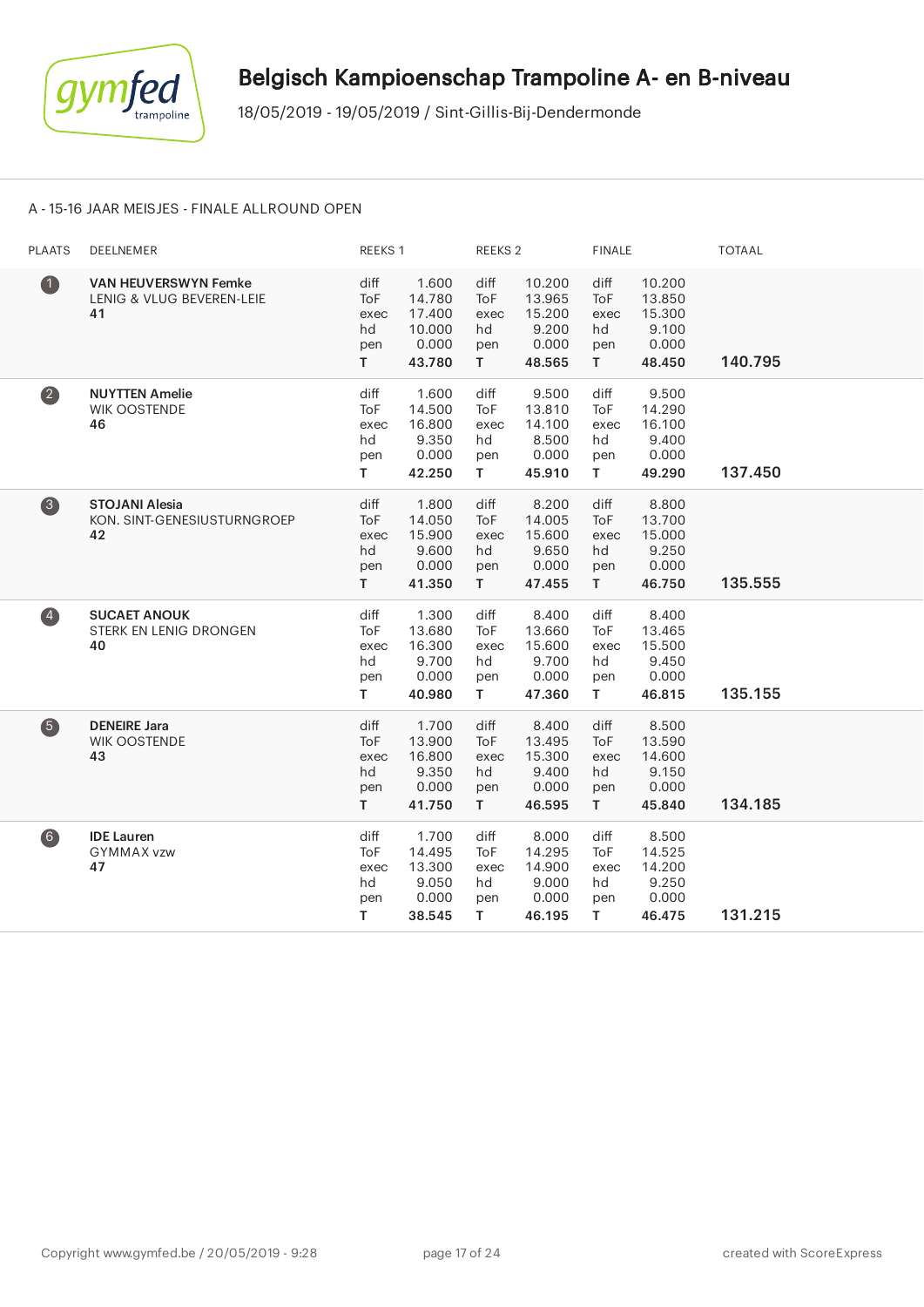

## A - 15-16 JAAR JONGENS - QUALIFICATIE ALLROUND

| <b>PLAATS</b>           | DEELNEMER                                                       | <b>REEKS 1</b>                        |                                                       | REEKS <sub>2</sub>                    |                                                        | <b>TOTAAL</b> |
|-------------------------|-----------------------------------------------------------------|---------------------------------------|-------------------------------------------------------|---------------------------------------|--------------------------------------------------------|---------------|
| $\blacksquare$          | <b>BILLIET Darwin</b><br>LENIG & VLUG BEVEREN-LEIE<br>49        | diff<br>ToF<br>exec<br>hd<br>pen<br>т | 2.500<br>16.260<br>17.000<br>9.600<br>0.000<br>45.360 | diff<br>ToF<br>exec<br>hd<br>pen<br>т | 10.300<br>16.125<br>14.700<br>8.850<br>0.000<br>49.975 | Q<br>95.335   |
| $\overline{\mathbf{2}}$ | <b>KUSDEMIR Günay</b><br>KON. TURNKRING RUST-ROEST BRUGGE<br>48 | diff<br>ToF<br>exec<br>hd<br>pen      | 0.600<br>9.115<br>10.100<br>5.800<br>0.000<br>25.615  | diff<br>ToF<br>exec<br>hd<br>pen      | 5.700<br>6.725<br>6.800<br>4.450<br>0.000<br>23.675    | 49.290        |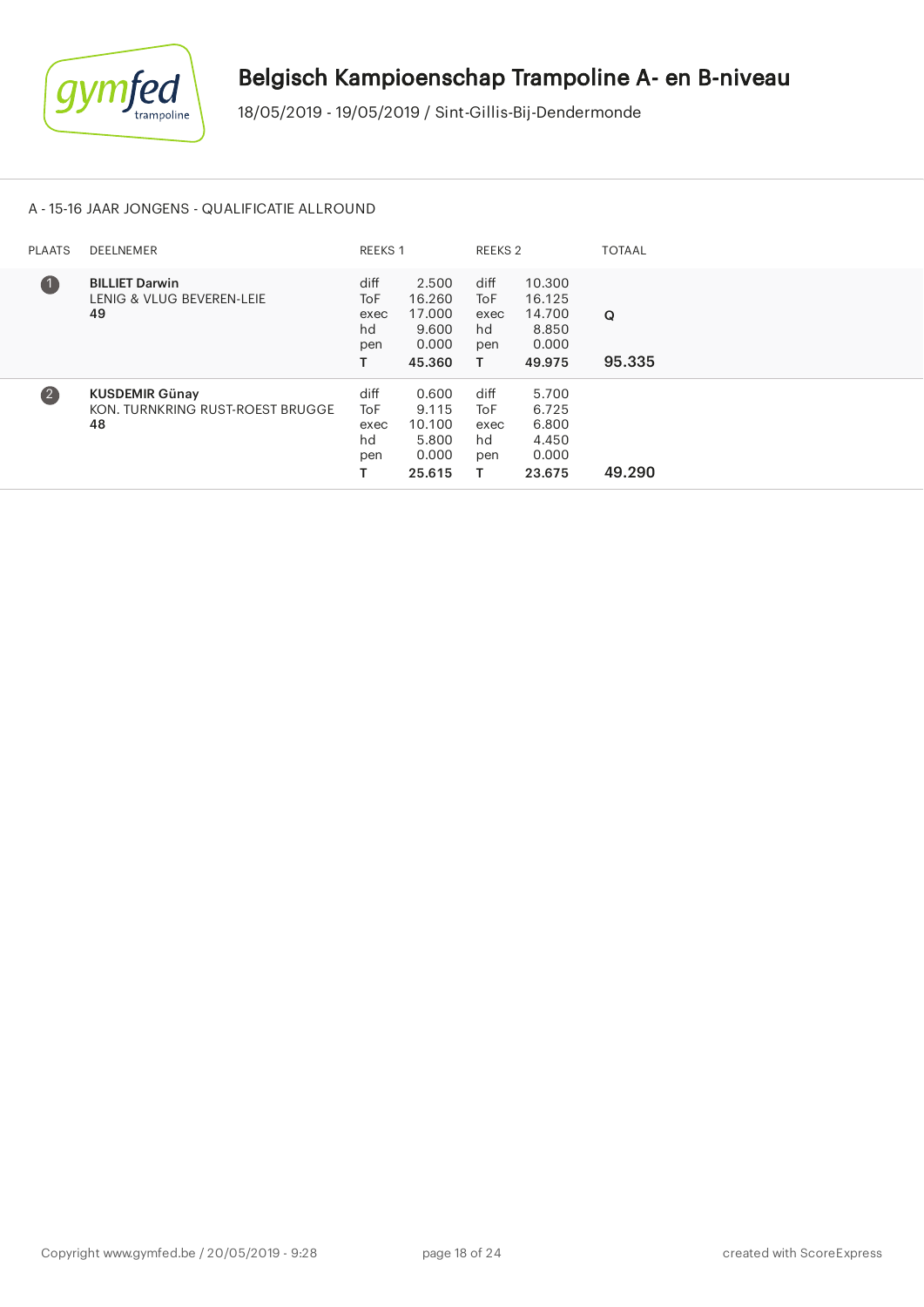

#### A - 15-16 JAAR JONGENS - FINALE ALLROUND

| <b>PLAATS</b> | DEELNEMER                                                | REEKS 1                          |                                                       | REEKS 2                          |                                                        | <b>FINALE</b>                    |                                                        | <b>TOTAAL</b> |
|---------------|----------------------------------------------------------|----------------------------------|-------------------------------------------------------|----------------------------------|--------------------------------------------------------|----------------------------------|--------------------------------------------------------|---------------|
|               | <b>BILLIET Darwin</b><br>LENIG & VLUG BEVEREN-LEIE<br>49 | diff<br>ToF<br>exec<br>hd<br>pen | 2.500<br>16.260<br>17.000<br>9.600<br>0.000<br>45.360 | diff<br>ToF<br>exec<br>hd<br>pen | 10.300<br>16.125<br>14.700<br>8.850<br>0.000<br>49.975 | diff<br>ToF<br>exec<br>hd<br>pen | 10.300<br>16.105<br>15.400<br>9.550<br>0.000<br>51.355 | 146.690       |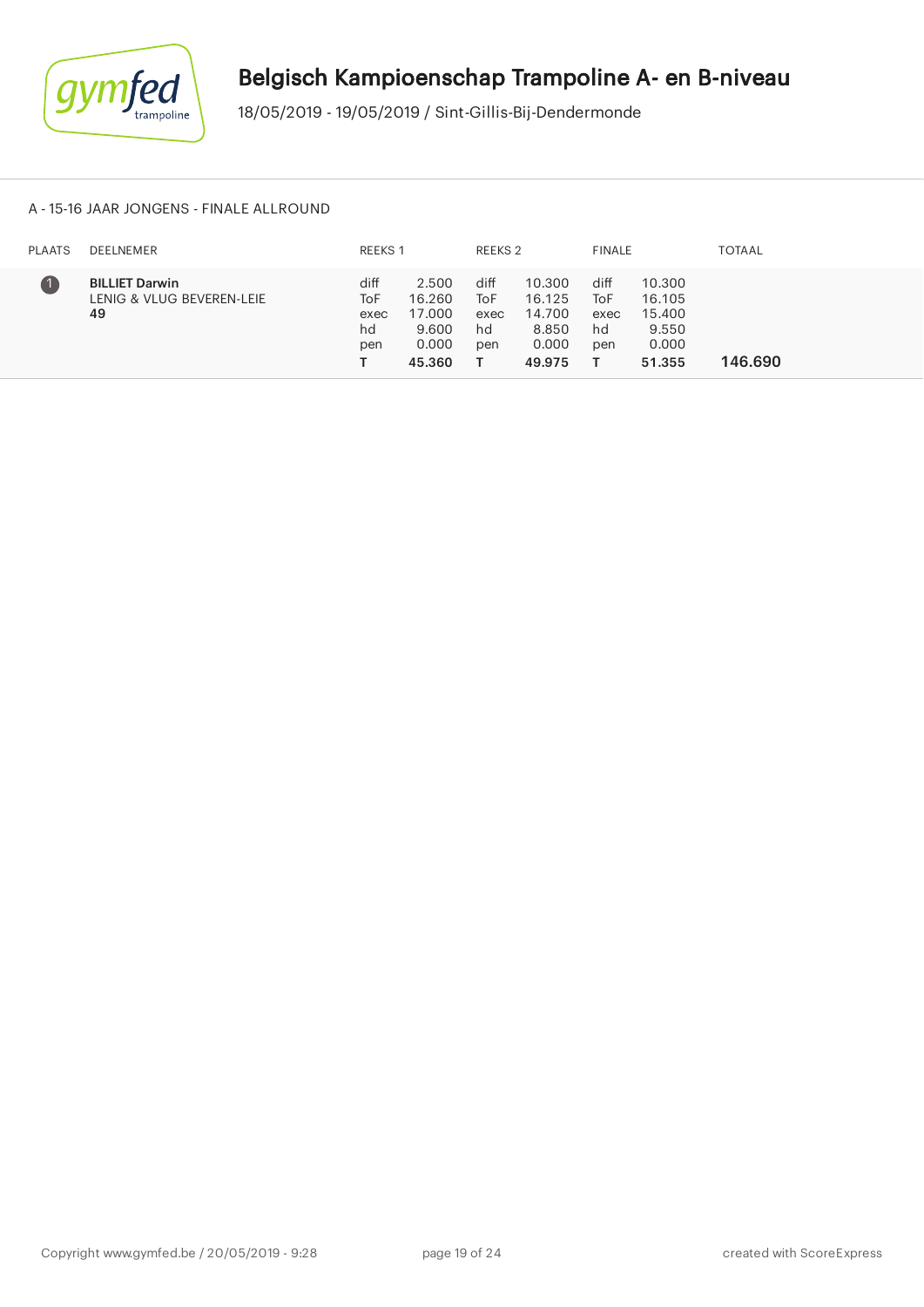

#### A - SENIORES MEISJES - QUALIFICATIE ALLROUND

| <b>PLAATS</b>           | DEELNEMER                                                      | REEKS 1                                       |                                                       | REEKS <sub>2</sub>                            |                                                       | <b>TOTAAL</b> |
|-------------------------|----------------------------------------------------------------|-----------------------------------------------|-------------------------------------------------------|-----------------------------------------------|-------------------------------------------------------|---------------|
| $\bullet$               | <b>WIRTGEN Merel</b><br>LENIG & VLUG BEVEREN-LEIE<br>55        | diff<br>ToF<br>exec<br>hd<br>pen<br>T.        | 4.100<br>15.275<br>15.100<br>8.850<br>0.000<br>43.325 | diff<br>ToF<br>exec<br>hd<br>pen<br>T         | 9.600<br>15.295<br>14.700<br>9.150<br>0.000<br>48.745 | Q<br>92.070   |
| $\overline{\mathbf{2}}$ | <b>RASCHKE Roswitha</b><br><b>TURNKRING TEN GAERDE</b><br>51   | diff<br>ToF<br>exec<br>hd<br>pen<br>T.        | 3.700<br>15.285<br>16.300<br>9.450<br>0.000<br>44.735 | diff<br>ToF<br>exec<br>hd<br>pen<br>T.        | 8.800<br>14.485<br>14.300<br>9.500<br>0.000<br>47.085 | Q<br>91.820   |
| $\left( 3 \right)$      | <b>VERDONCK Yoni</b><br><b>CORPUS SANUM HERENTALS</b><br>52    | diff<br>ToF<br>exec<br>hd<br>pen<br>T.        | 3.100<br>14.540<br>15.900<br>9.700<br>0.000<br>43.240 | diff<br>ToF<br>exec<br>hd<br>pen<br>T.        | 9.200<br>14.390<br>15.500<br>9.300<br>0.000<br>48.390 | Q<br>91.630   |
| $\left( 4\right)$       | <b>CAERS Nell</b><br><b>CORPUS SANUM HERENTALS</b><br>50       | diff<br>ToF<br>exec<br>hd<br>pen<br>T.        | 3.700<br>14.490<br>16.100<br>9.050<br>0.000<br>43.340 | diff<br><b>ToF</b><br>exec<br>hd<br>pen<br>T. | 9.300<br>14.355<br>14.900<br>9.350<br>0.000<br>47.905 | Q<br>91.245   |
| 6                       | <b>VERSIGGHEL JENTE</b><br><b>STERK EN LENIG DRONGEN</b><br>54 | diff<br>ToF<br>exec<br>hd<br>pen<br>T.        | 2.700<br>13.920<br>15.900<br>9.600<br>0.000<br>42.120 | diff<br>ToF<br>exec<br>hd<br>pen<br>T.        | 8.100<br>14.070<br>15.200<br>9.400<br>0.000<br>46.770 | Q<br>88.890   |
| (6)                     | <b>CAERS Britt</b><br><b>CORPUS SANUM HERENTALS</b><br>53      | diff<br><b>ToF</b><br>exec<br>hd<br>pen<br>T. | 3.400<br>14.620<br>15.100<br>9.500<br>0.000<br>42.620 | diff<br>ToF<br>exec<br>hd<br>pen<br>T.        | 4.800<br>7.245<br>7.100<br>4.450<br>0.000<br>23.595   | 66.215        |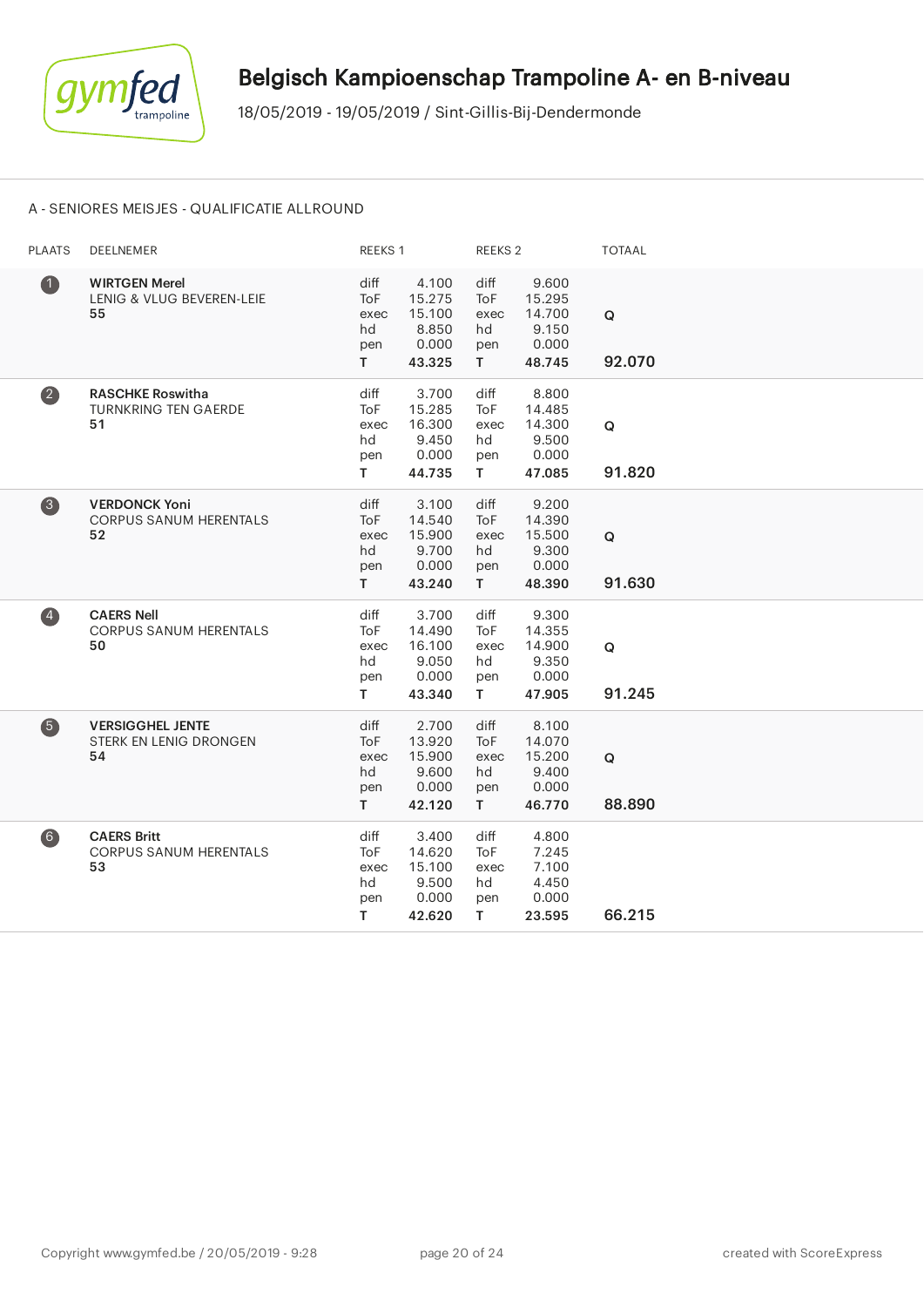

#### A - SENIORES MEISJES - FINALE ALLROUND

| <b>PLAATS</b>           | DEELNEMER                                                          | REEKS 1                                       |                                                       | REEKS <sub>2</sub>                            |                                                       | <b>FINALE</b>                                 |                                                       | <b>TOTAAL</b> |
|-------------------------|--------------------------------------------------------------------|-----------------------------------------------|-------------------------------------------------------|-----------------------------------------------|-------------------------------------------------------|-----------------------------------------------|-------------------------------------------------------|---------------|
| $\bf{O}$                | <b>WIRTGEN Merel</b><br><b>LENIG &amp; VLUG BEVEREN-LEIE</b><br>55 | diff<br><b>ToF</b><br>exec<br>hd<br>pen<br>T. | 4.100<br>15.275<br>15.100<br>8.850<br>0.000<br>43.325 | diff<br><b>ToF</b><br>exec<br>hd<br>pen<br>T. | 9.600<br>15.295<br>14.700<br>9.150<br>0.000<br>48.745 | diff<br><b>ToF</b><br>exec<br>hd<br>pen<br>T. | 9.400<br>15.595<br>15.600<br>9.450<br>0.000<br>50.045 | 142.115       |
| $\overline{\mathbf{2}}$ | <b>VERDONCK Yoni</b><br><b>CORPUS SANUM HERENTALS</b><br>52        | diff<br>ToF<br>exec<br>hd<br>pen<br>T.        | 3.100<br>14.540<br>15.900<br>9.700<br>0.000<br>43.240 | diff<br><b>ToF</b><br>exec<br>hd<br>pen<br>T. | 9.200<br>14.390<br>15.500<br>9.300<br>0.000<br>48.390 | diff<br>ToF<br>exec<br>hd<br>pen<br>T.        | 9.200<br>14.135<br>15.000<br>9.250<br>0.000<br>47.585 | 139.215       |
| 3                       | <b>CAERS Nell</b><br><b>CORPUS SANUM HERENTALS</b><br>50           | diff<br>ToF<br>exec<br>hd<br>pen<br>T.        | 3.700<br>14.490<br>16.100<br>9.050<br>0.000<br>43.340 | diff<br><b>ToF</b><br>exec<br>hd<br>pen<br>T. | 9.300<br>14.355<br>14.900<br>9.350<br>0.000<br>47.905 | diff<br><b>ToF</b><br>exec<br>hd<br>pen<br>T. | 9.600<br>13.865<br>14.800<br>9.050<br>0.000<br>47.315 | 138.560       |
| $\overline{\mathbf{A}}$ | <b>VERSIGGHEL JENTE</b><br><b>STERK EN LENIG DRONGEN</b><br>54     | diff<br>ToF<br>exec<br>hd<br>pen<br>T.        | 2.700<br>13.920<br>15.900<br>9.600<br>0.000<br>42.120 | diff<br><b>ToF</b><br>exec<br>hd<br>pen<br>T. | 8.100<br>14.070<br>15.200<br>9.400<br>0.000<br>46.770 | diff<br><b>ToF</b><br>exec<br>hd<br>pen<br>T. | 9.100<br>13.975<br>15.200<br>9.050<br>0.000<br>47.325 | 136.215       |
| 6                       | <b>RASCHKE Roswitha</b><br><b>TURNKRING TEN GAERDE</b><br>51       | diff<br><b>ToF</b><br>exec<br>hd<br>pen<br>T. | 3.700<br>15.285<br>16.300<br>9.450<br>0.000<br>44.735 | diff<br><b>ToF</b><br>exec<br>hd<br>pen<br>T. | 8.800<br>14.485<br>14.300<br>9.500<br>0.000<br>47.085 | diff<br><b>ToF</b><br>exec<br>hd<br>pen<br>T. | 3.600<br>4.410<br>4.300<br>2.550<br>0.000<br>14.860   | 106.680       |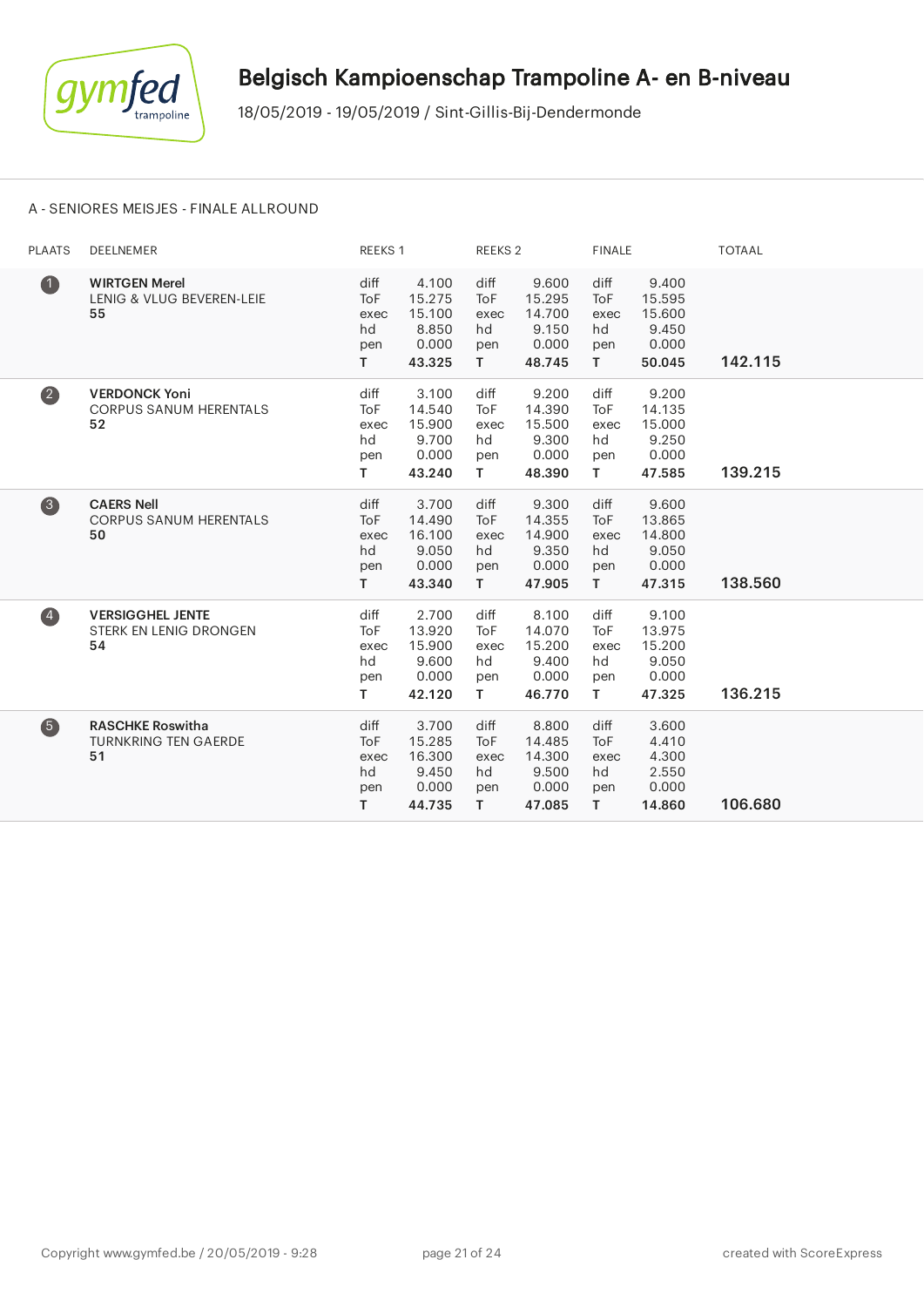

## A - SENIORES JONGENS - QUALIFICATIE ALLROUND

| <b>PLAATS</b>           | DEELNEMER                                                     | REEKS 1                                       |                                                       | <b>REEKS 2</b>                                |                                                        | <b>TOTAAL</b> |
|-------------------------|---------------------------------------------------------------|-----------------------------------------------|-------------------------------------------------------|-----------------------------------------------|--------------------------------------------------------|---------------|
| $\bullet$               | <b>DEBACKER Simon</b><br>LENIG & VLUG BEVEREN-LEIE<br>60      | diff<br><b>ToF</b><br>exec<br>hd<br>pen<br>T. | 5.800<br>16.900<br>17.800<br>9.650<br>0.000<br>50.150 | diff<br><b>ToF</b><br>exec<br>hd<br>pen<br>T. | 11.200<br>16.800<br>17.900<br>9.150<br>0.000<br>55.050 | Q<br>105.200  |
| $\overline{\mathbf{2}}$ | <b>RASCHKE Sebastian</b><br><b>TURNKRING TEN GAERDE</b><br>59 | diff<br><b>ToF</b><br>exec<br>hd<br>pen<br>T. | 6.700<br>16.590<br>16.100<br>9.350<br>0.000<br>48.740 | diff<br><b>ToF</b><br>exec<br>hd<br>pen<br>T. | 11.600<br>17.235<br>17.500<br>9.250<br>0.000<br>55.585 | Q<br>104.325  |
| $\bullet$               | <b>LABDIEDO Gaétan</b><br>KON. SINT-GENESIUSTURNGROEP<br>63   | diff<br>ToF<br>exec<br>hd<br>pen<br>T.        | 3.400<br>15.900<br>18.100<br>9.400<br>0.000<br>46.800 | diff<br><b>ToF</b><br>exec<br>hd<br>pen<br>T. | 10.900<br>15.570<br>13.900<br>9.100<br>0.000<br>49.470 | Q<br>96.270   |
| $\overline{4}$          | <b>OLAERTS Jens</b><br><b>TURN AROUND BIERBEEK</b><br>62      | diff<br>ToF<br>exec<br>hd<br>pen<br>T.        | 4.700<br>16.300<br>16.800<br>9.400<br>0.000<br>47.200 | diff<br><b>ToF</b><br>exec<br>hd<br>pen<br>T. | 11.100<br>15.480<br>13.000<br>8.900<br>2.000<br>46.480 | Q<br>93.680   |
| 6                       | <b>VANDENBERGHE Florian</b><br>GO4GYM<br>61                   | diff<br><b>ToF</b><br>exec<br>hd<br>pen<br>T. | 4.900<br>15.505<br>16.200<br>9.050<br>0.000<br>45.655 | diff<br><b>ToF</b><br>exec<br>hd<br>pen<br>T. | 11.700<br>13.965<br>13.600<br>8.200<br>0.000<br>47.465 | Q<br>93.120   |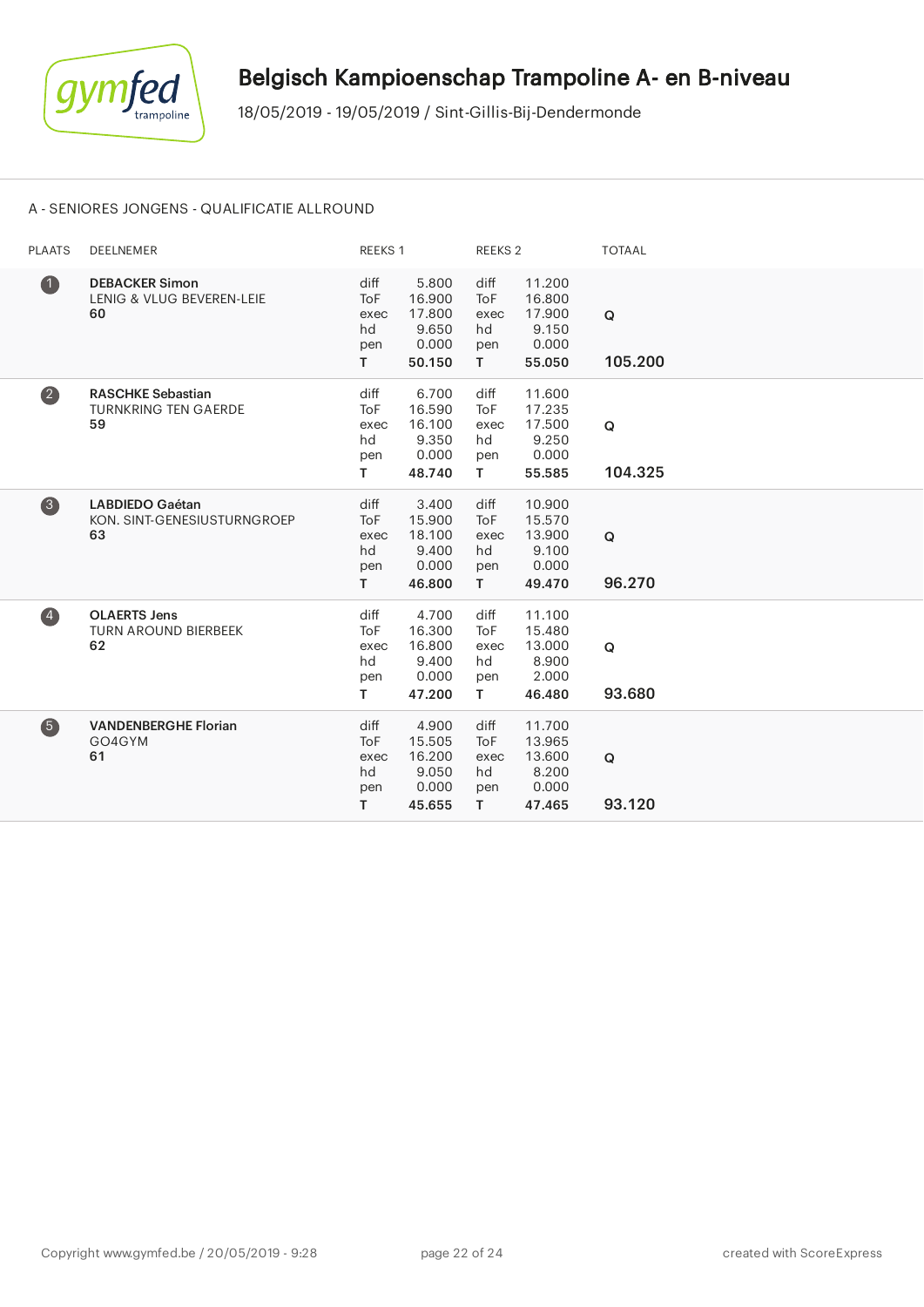

## A - SENIORES JONGENS - QUALIFICATIE ALLROUND OPEN

| <b>PLAATS</b>     | <b>DEELNEMER</b>                                                | <b>REEKS 1</b>                                |                                                       | REEKS <sub>2</sub>                     |                                                        | <b>TOTAAL</b> |
|-------------------|-----------------------------------------------------------------|-----------------------------------------------|-------------------------------------------------------|----------------------------------------|--------------------------------------------------------|---------------|
| $\bullet$         | <b>DEBACKER Simon</b><br>LENIG & VLUG BEVEREN-LEIE<br>60        | diff<br>ToF<br>exec<br>hd<br>pen<br>T.        | 5.800<br>16.900<br>17.800<br>9.650<br>0.000<br>50.150 | diff<br>ToF<br>exec<br>hd<br>pen<br>T. | 11.200<br>16.800<br>17.900<br>9.150<br>0.000<br>55.050 | Q<br>105.200  |
| $\overline{2}$    | <b>RASCHKE Sebastian</b><br><b>TURNKRING TEN GAERDE</b><br>59   | diff<br>ToF<br>exec<br>hd<br>pen<br>T.        | 6.700<br>16.590<br>16.100<br>9.350<br>0.000<br>48.740 | diff<br>ToF<br>exec<br>hd<br>pen<br>T. | 11.600<br>17.235<br>17.500<br>9.250<br>0.000<br>55.585 | Q<br>104.325  |
| $\left(3\right)$  | <b>LABDIEDO Gaétan</b><br>KON. SINT-GENESIUSTURNGROEP<br>63     | diff<br>ToF<br>exec<br>hd<br>pen<br>T.        | 3.400<br>15.900<br>18.100<br>9.400<br>0.000<br>46.800 | diff<br>ToF<br>exec<br>hd<br>pen<br>T. | 10.900<br>15.570<br>13.900<br>9.100<br>0.000<br>49.470 | Q<br>96.270   |
| $\left( 4\right)$ | <b>OLAERTS Jens</b><br>TURN AROUND BIERBEEK<br>62               | diff<br><b>ToF</b><br>exec<br>hd<br>pen<br>T. | 4.700<br>16.300<br>16.800<br>9.400<br>0.000<br>47.200 | diff<br>ToF<br>exec<br>hd<br>pen<br>T. | 11.100<br>15.480<br>13.000<br>8.900<br>2.000<br>46.480 | Q<br>93.680   |
| 6                 | <b>VANDENBERGHE Florian</b><br>GO4GYM<br>61                     | diff<br><b>ToF</b><br>exec<br>hd<br>pen<br>T. | 4.900<br>15.505<br>16.200<br>9.050<br>0.000<br>45.655 | diff<br>ToF<br>exec<br>hd<br>pen<br>T. | 11.700<br>13.965<br>13.600<br>8.200<br>0.000<br>47.465 | Q<br>93.120   |
| $\left( 6\right)$ | <b>SALHI Safwane</b><br>Flying Acrobatics Trampoline Club<br>58 | diff<br>ToF<br>exec<br>hd<br>pen<br>T.        | 6.500<br>14.995<br>15.900<br>9.200<br>0.000<br>46.595 | diff<br>ToF<br>exec<br>hd<br>pen<br>T. | 9.500<br>12.540<br>13.400<br>7.250<br>0.000<br>42.690  | 89.285        |